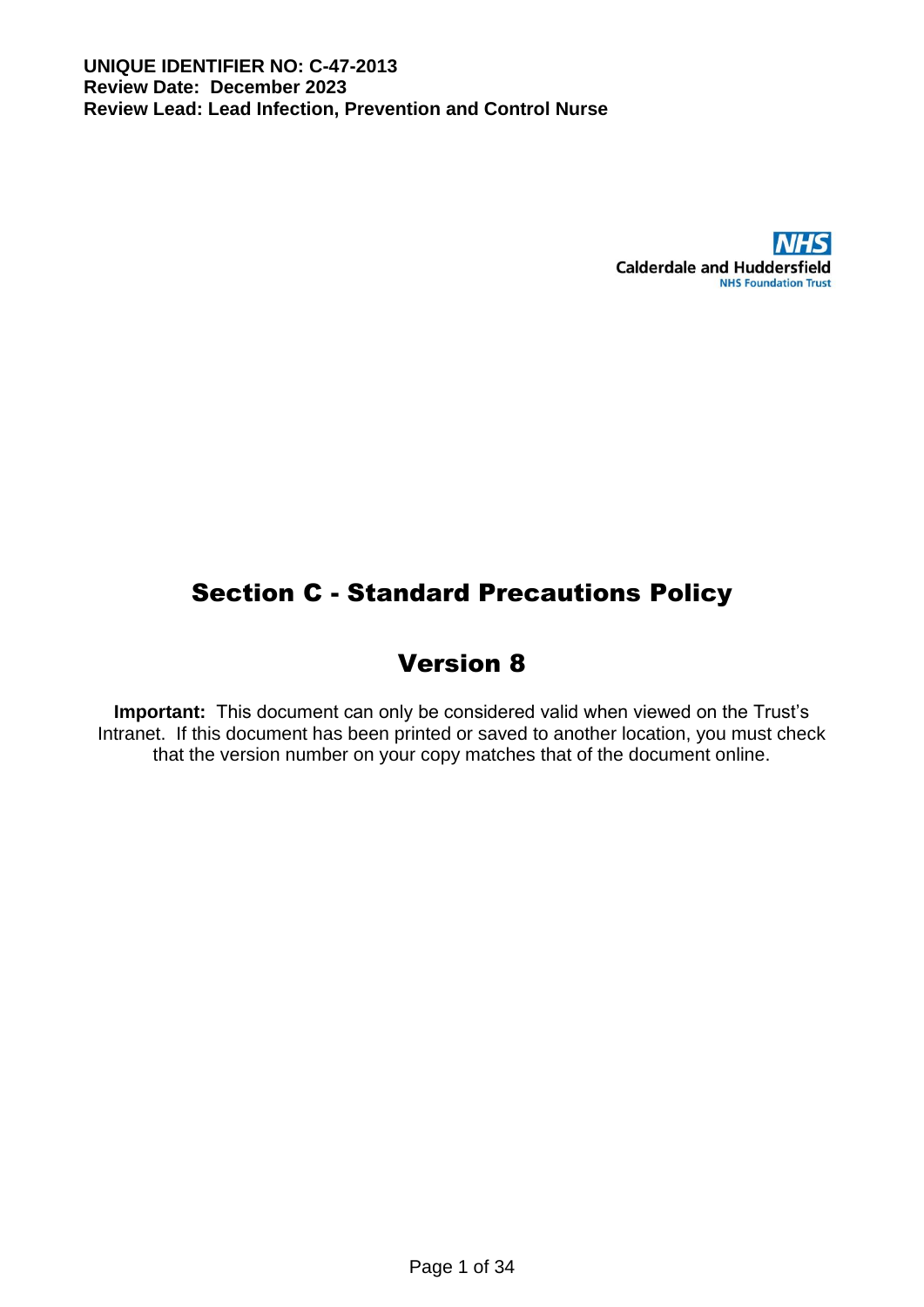# **UNIQUE IDENTIFIER NO: C-47-2013**

# **Review Date: December 2023**

**Review Lead: Lead Infection, Prevention and Control Nurse**

| <b>Document Summary Table</b>                                                       |                                                                |                  |                  |                                                                    |                  |
|-------------------------------------------------------------------------------------|----------------------------------------------------------------|------------------|------------------|--------------------------------------------------------------------|------------------|
| <b>Unique Identifier Number</b>                                                     | C-47-2013                                                      |                  |                  |                                                                    |                  |
| <b>Status</b>                                                                       | Ratified                                                       |                  |                  |                                                                    |                  |
| <b>Version</b>                                                                      |                                                                | 8                |                  |                                                                    |                  |
| <b>Implementation Date</b>                                                          |                                                                |                  | <b>June 2002</b> |                                                                    |                  |
| <b>Current/Last Review</b>                                                          |                                                                |                  |                  | February 2006; July 2008; April 2011; April 2013, April            |                  |
| <b>Dates</b>                                                                        |                                                                |                  |                  | 2015, April 2017, October 2020                                     |                  |
| <b>Next Formal Review</b>                                                           |                                                                |                  |                  | December 2023                                                      |                  |
| <b>Sponsor</b>                                                                      |                                                                |                  |                  | <b>Medical Director</b>                                            |                  |
| <b>Author</b>                                                                       |                                                                |                  |                  | <b>Infection Prevention &amp; Control Nurse</b>                    |                  |
| <b>Where available</b>                                                              |                                                                |                  |                  | <b>Trust Intranet</b>                                              |                  |
| <b>Target audience</b>                                                              |                                                                | <b>All Staff</b> |                  |                                                                    |                  |
| <b>Ratifying Committee</b>                                                          |                                                                |                  |                  |                                                                    |                  |
| <b>Executive Board</b>                                                              |                                                                |                  |                  |                                                                    | 11 February 2021 |
| <b>Consultation Committee</b>                                                       |                                                                |                  |                  |                                                                    |                  |
| <b>Committee Name</b>                                                               |                                                                |                  |                  | <b>Committee Chair</b>                                             | <b>Date</b>      |
| <b>Infection Prevention &amp; Control</b>                                           |                                                                |                  |                  | Consultant Microbiologist /                                        | December 2020    |
| Committee                                                                           |                                                                |                  |                  | Infection Prevention &                                             |                  |
|                                                                                     |                                                                |                  |                  | <b>Control Doctor</b>                                              |                  |
| <b>Other Stakeholders Consulted</b>                                                 |                                                                |                  |                  |                                                                    |                  |
|                                                                                     |                                                                |                  |                  | All Calderdale and Huddersfield NHS Foundation Trust               | October 2020     |
| <b>Infection Prevention and Control Nurses</b>                                      |                                                                |                  |                  |                                                                    |                  |
|                                                                                     |                                                                |                  |                  | Does this document map to other Regulator requirements?            |                  |
| Health and Social Care Act 2008                                                     |                                                                |                  |                  | Part 2 compliance criterion 2, 4, 6, 9, 10                         |                  |
| Health and Safety at Work Act 1974                                                  |                                                                |                  |                  | Parts 1, 2, 7 and 8                                                |                  |
| <b>COSHH 2002</b><br>Whole document                                                 |                                                                |                  |                  |                                                                    |                  |
| Personal Protective Equipment at<br>Whole document                                  |                                                                |                  |                  |                                                                    |                  |
| <b>Work Regulations 1992</b>                                                        |                                                                |                  |                  |                                                                    |                  |
| NHS England and NHS<br>Whole document                                               |                                                                |                  |                  |                                                                    |                  |
| <b>Improvement Policy March 2019</b>                                                |                                                                |                  |                  |                                                                    |                  |
| <b>Document Version Control</b>                                                     |                                                                |                  |                  |                                                                    |                  |
| Version 8<br>Further additions to reflect updates in publications since version 7 / |                                                                |                  |                  |                                                                    |                  |
|                                                                                     |                                                                |                  |                  | 7.1 went live with the inclusion of the same in the references.    |                  |
|                                                                                     | Document mapping to other Regulator requirements have also     |                  |                  |                                                                    |                  |
|                                                                                     |                                                                |                  |                  | been added. Footwear and Headwear has been added to the main       |                  |
|                                                                                     | document. Updated Respiratory and Facial Protection has been   |                  |                  |                                                                    |                  |
|                                                                                     | included in the appendices. Covid-19 inclusions added.         |                  |                  |                                                                    |                  |
| Version 7.1                                                                         |                                                                |                  |                  | Minor additions following the publication of the NHS Standard      |                  |
|                                                                                     |                                                                |                  |                  | Infection Control Precautions policy (March 2019) and inclusion of |                  |
|                                                                                     | the same in the references.                                    |                  |                  |                                                                    |                  |
| Version 7                                                                           |                                                                |                  |                  | Policy on a page has been added, policy has been streamlined and   |                  |
|                                                                                     |                                                                |                  |                  | references have been updated to reflect current practice.          |                  |
| Version 6                                                                           |                                                                |                  |                  | Links to the Trust intranet have been added for Ebola and MERS     |                  |
|                                                                                     |                                                                |                  |                  | including top up points for additional PPE if required.            |                  |
| Version 5                                                                           | This document includes community use of these precautions. The |                  |                  |                                                                    |                  |
|                                                                                     | Trust Equality Statement has also been updated.                |                  |                  |                                                                    |                  |
| Version 4                                                                           |                                                                |                  |                  | The document has been redesigned to ensure that all new and        |                  |
|                                                                                     |                                                                |                  |                  | revised procedural documents are set out to a Trust wide format    |                  |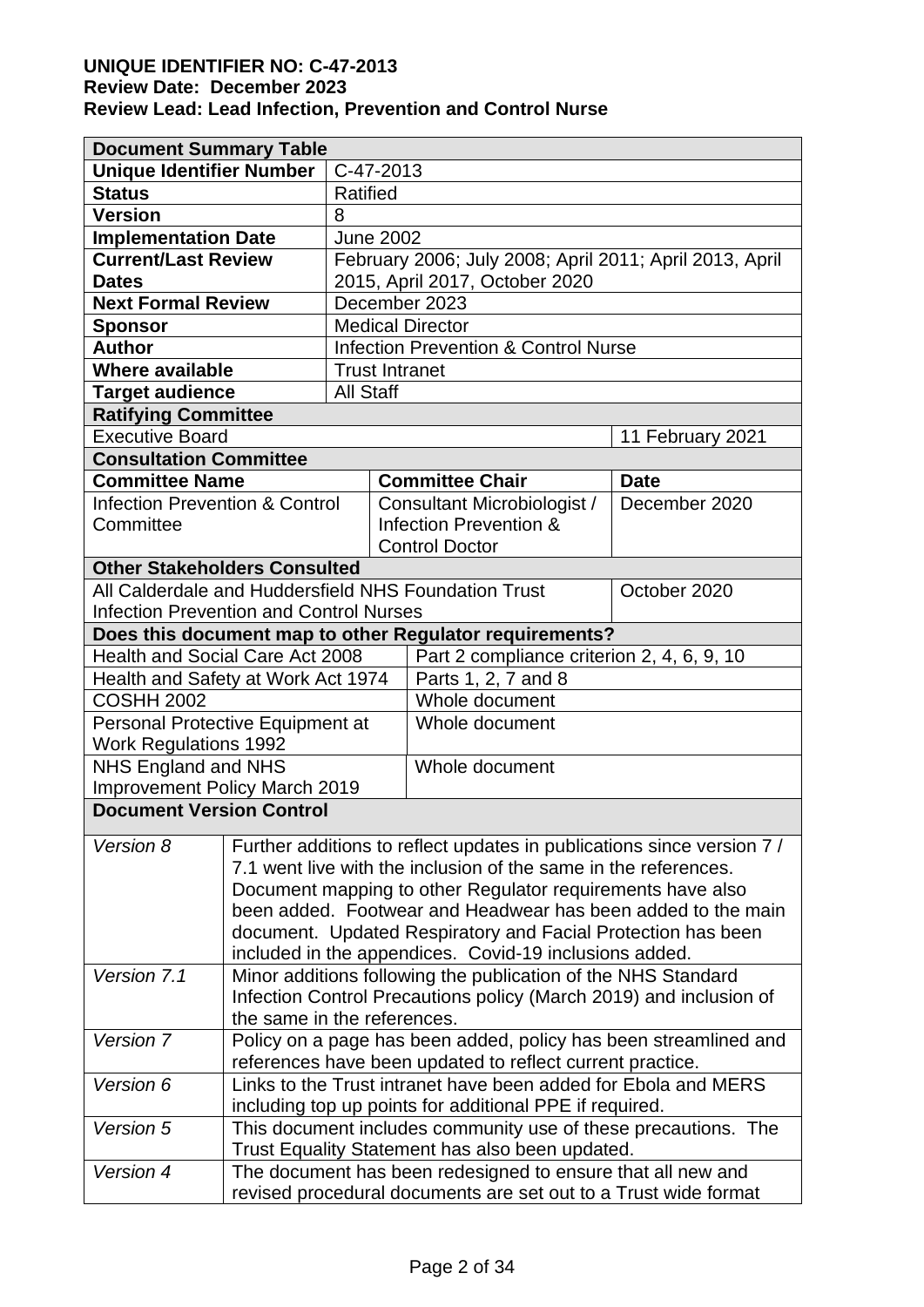| and the content of which includes a minimum set of criteria which<br>include:<br>The training requirements for implementation<br>Monitoring arrangements for the document<br>Equality impact of the document |
|--------------------------------------------------------------------------------------------------------------------------------------------------------------------------------------------------------------|
| In addition, the monitoring arrangements for this document have<br>been included.                                                                                                                            |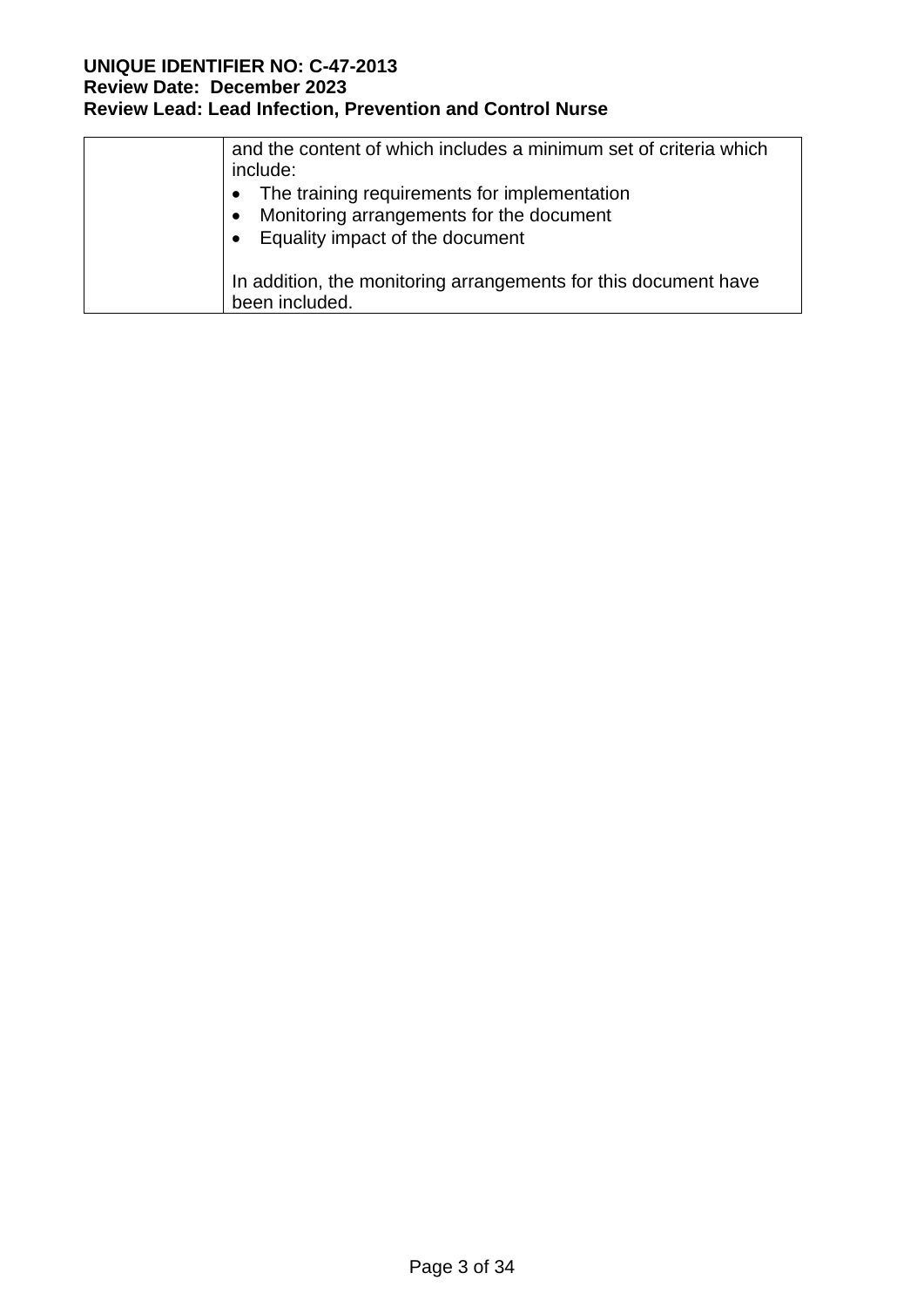# **Contents**

# **Section Page**

| 1.  | Introduction                               | 5                                          |
|-----|--------------------------------------------|--------------------------------------------|
| 2.  | Purpose                                    | 6                                          |
| 3.  | <b>Definitions</b>                         | 6                                          |
| 4.  | Duties (Roles and Responsibilities)        | 7                                          |
| 5.  | <b>Risk Assessment</b>                     |                                            |
| 6.  | Infection Prevention & Control Precautions | $\begin{array}{c} 8 \\ 8 \\ 8 \end{array}$ |
|     | a) Hand Hygiene and Hand Care              |                                            |
|     | b) Personal Protective Equipment (PPE)     | $\overline{9}$                             |
|     | Gloves<br>C)                               | 10                                         |
|     | <b>Plastic Aprons</b><br>d)                | 12                                         |
|     | e) Eye Protection                          | 12                                         |
|     | <b>Masks</b><br>f)                         | 12                                         |
|     | Footwear<br>g)                             | 12 <sub>2</sub>                            |
|     | Headwear<br>h)                             | 13                                         |
|     | Safe Handling and Disposal of Sharps<br>i) | 14                                         |
|     | Spillages of Blood and Body Fluids         | 14                                         |
|     | k) Accidental Spillages                    | 15                                         |
| 7.  | Training and Implementation                | 16                                         |
| 8.  | <b>Monitoring Compliance</b>               | 16                                         |
| 9.  | <b>Trust Equalities Statement</b>          | 16                                         |
| 10. | <b>Associated Documents</b>                | 16                                         |
| 11. | References and further reading             | 17                                         |

# **Appendices**

|   | <b>WHO Five Moments</b>                  | 19  |
|---|------------------------------------------|-----|
|   | <b>Tristel Spillages</b>                 | 20  |
|   | <b>Tristel Fuse COSHH</b>                | 21  |
| 4 | <b>Cytotoxic Drug Spillage</b>           | 29  |
| 5 | <b>Respiratory and Facial Protection</b> | -30 |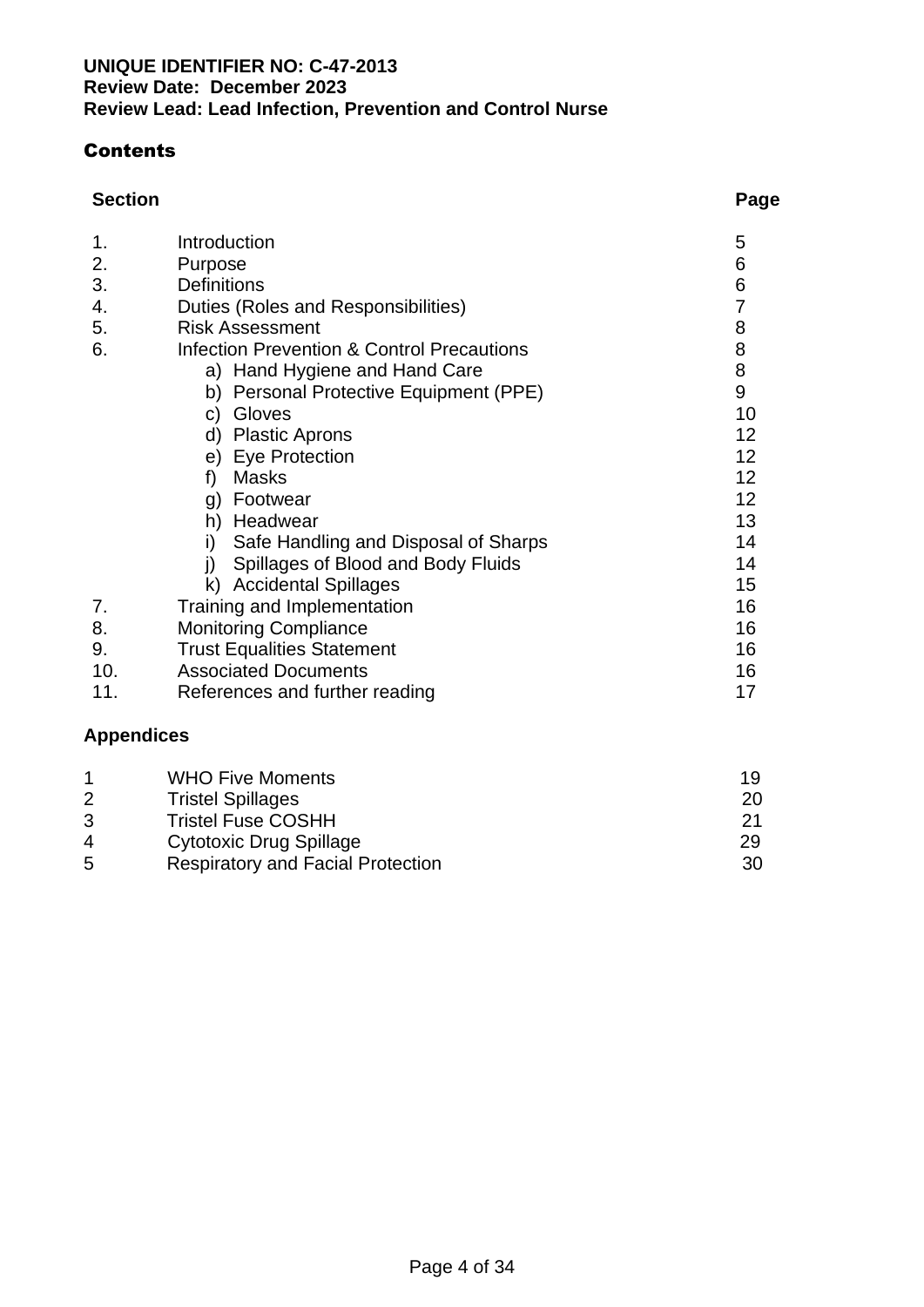# 1. Introduction

**Standard precautions** are necessary and essential components in reducing the risk of transmission of infectious conditions / micro-organisms in any healthcare setting. These precautions should be applied as standard principles by **all** health and social care workers (HSCW) to the care of **all** patients at **all** times.

Standard precautions regard all blood and body fluids to be potentially infected. They should **also** be followed when coming into contact with patients' intact skin and with the patient's immediate environment.

 There are ten elements of standard precautions (NHS 2019). This policy specifically aims to clarify the use of personal protective equipment (PPE), the safe handling and disposal of sharps, managing blood and bodily fluids, handling and disposal of waste, and hand hygiene. The other elements are detailed in policies as identified in brackets below.

# **The 10 elements of Standard Precautions are:**

- 1. Patient placement/assessment for infection risk (section W Bed Management Policy)
- 2. Hand hygiene (section H Hand Hygiene)
- 3. Respiratory and cough hygiene (section S Tuberculosis)
- 4. Personal protective equipment (PPE) (\* see page 14)
- 5. Safe management of care equipment (Section F Decontamination policy)
- 6. Safe management of care environment (Management of CHFT estate policy)
- 7. Safe management of linen (Linen and Laundry Management)
- 8. Safe management of blood and body fluids (Section M Preventions and Management of Clinical Sharps injuries Exposure to Blood and High Risk Body Fluids)
- 9. Safe disposal of waste (including sharps) (Waste disposal policy; Section M Preventions and Management of Clinical Sharps injuries Exposure to Blood and High Risk Body Fluids)
- 10. Occupational safety/managing prevention of exposure (including sharps) (Blood Borne Virus policy; Section M Prevention and Management of Clinical Sharps injuries and Exposure to Blood and High Risk Body Fluids)

Standard precautions apply to **both non-uniform and uniform wearing staff including** any HSCW attending to a patient in their own home or any healthcare setting in the course of their daily duties who may or may not be employed by the Trust e.g. care home staff assessing patients, District Nurses, social workers.

**All** staff should be aware of and adhere to this policy together with **Section H, Hand Hygiene Policy**, those policies as identified above, and those on page 16 of this policy, **Theatre IPC Protocol** (CHFT 2020), and the **Standard infection control precautions: national hand hygiene and personal protective equipment policy**  (NHS 2019) available at:

[https://improvement.nhs.uk/documents/4957/National\\_policy\\_on\\_hand\\_hygiene\\_and](https://improvement.nhs.uk/documents/4957/National_policy_on_hand_hygiene_and_PPE_2.pdf) [\\_PPE\\_2.pdf](https://improvement.nhs.uk/documents/4957/National_policy_on_hand_hygiene_and_PPE_2.pdf)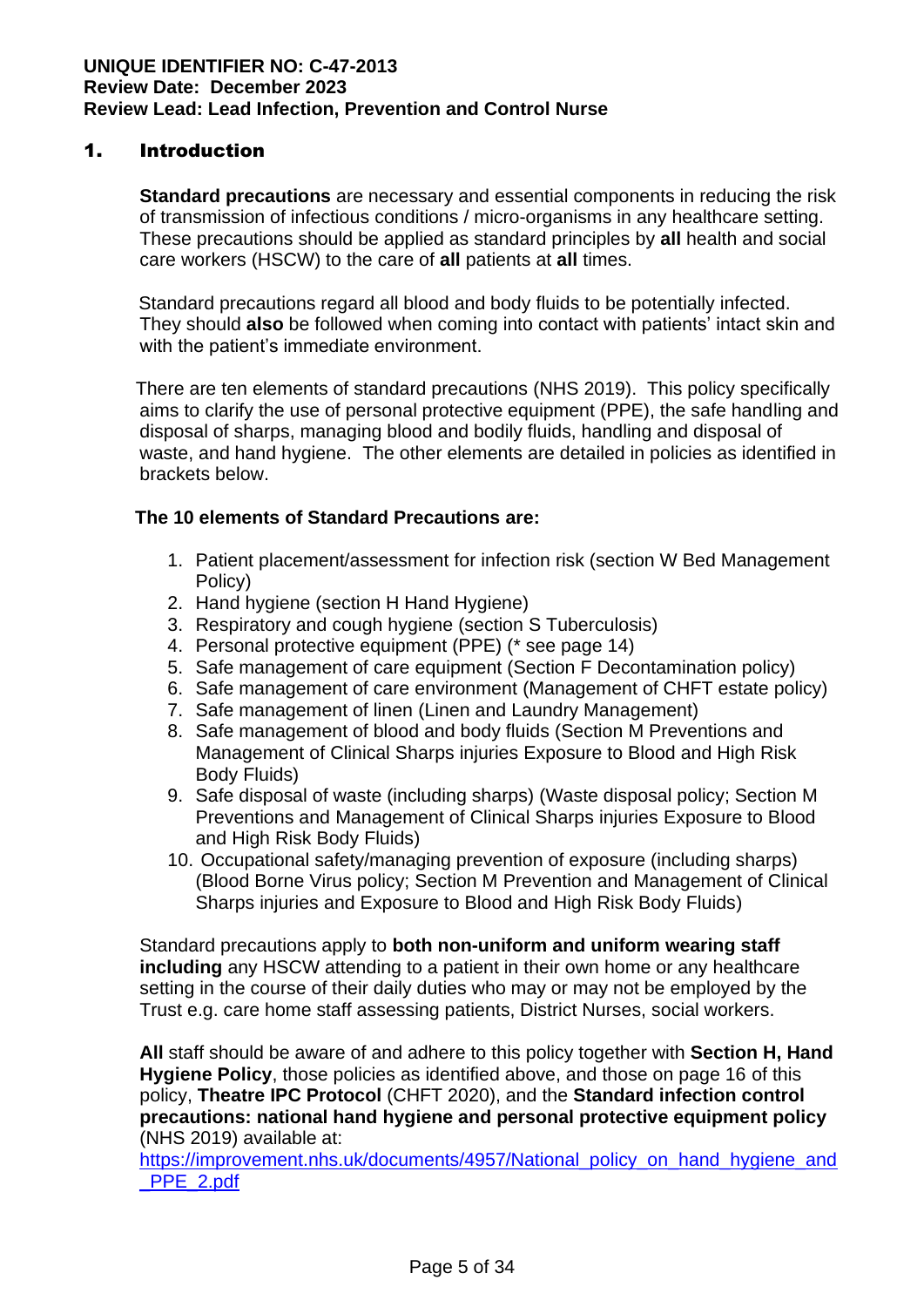It is generally recognised that many patients, service users, visitors or staff who are not obviously ill may be carrying potentially harmful micro-organisms in their blood, other body fluids or on their skin which may present an infection hazard to other patients, service users and to HCSWs with whom they come into contact.

The implementation of precautions upon diagnosis of infection may not prevent cross transmission. Therefore, in order to protect staff and patients / service users we must consider **all blood and body fluids** from **all patients** i.e. adults, children and neonates to be infected and to consistently incorporate the correct measures to minimise the risk of exposure into everyday practices.

# **1.1 Key Points**

- Standard Precautions are mandatory
- Help reduce the risk of healthcare-associated infection (HCAI)
- All blood and body fluids are potentially infectious
- All staff are responsible for their own safety and that of others through the correct application of Standard Precautions
- Risk assessment of exposure to blood and body fluids underpins Standard **Precautions**
- Supports a common theme making the right thing easy to do for every patient, every time
- Where the standards within this policy are not followed, the omission and rationale must be documented, as omission may lead to disciplinary action being taken against the individual

# 2**.** Purpose

These guidelines describe the processes and rationales that need to be undertaken to minimise the risk of cross-transmission of potentially harmful micro-organisms between patients, HSCWs (incl. e.g. volunteers / locum staff / students from all disciplines) or other service users. These guidelines will also help align practice, thereby reducing any variations found in practice.

# 3. Definitions

# **Body Fluids**

Any fluid found in, produced by, or excreted from the human body which includes blood, urine, faeces, saliva, tears, breast milk, CSF, semen, vaginal fluid, amniotic fluid, pleural fluid, peritoneal fluid, bile, digestive juices, vomit, pus, other infected discharges and serous fluid.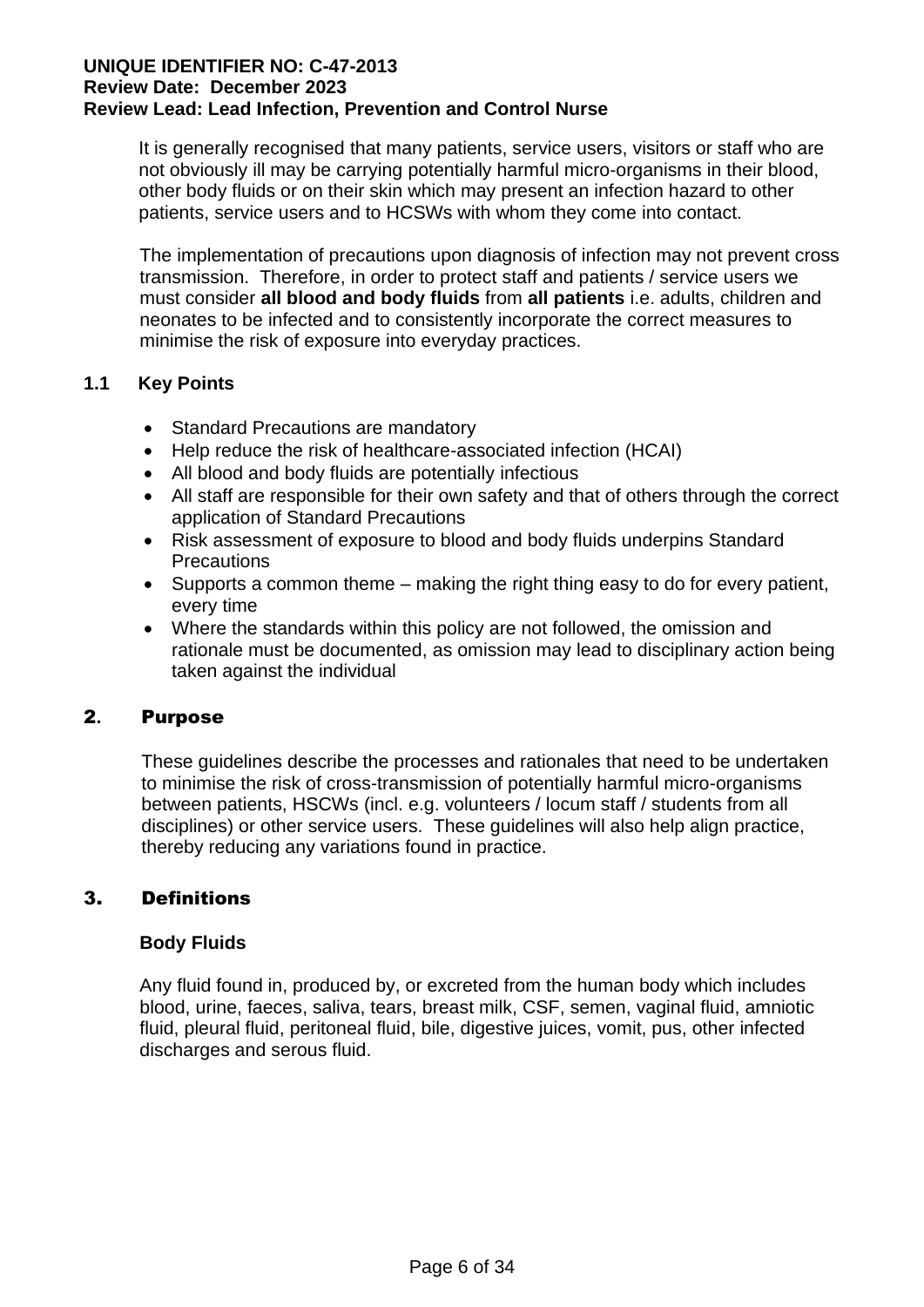# **Definition of Contact**

# **a) Social Contact**

Social contact may be defined as a physical contact occurring between HSCWs, patients or service user that may occur in a non-intimate social setting e.g. a simple handshake.

# **b) Direct Clinical Contact**

Direct contact is more than would be expected in a social environment and involves close contact with a patient, or service user and / or their immediate environment, including physical examinations performed on ward rounds. Direct clinical contact that involves contact with open wounds, invasive devices e.g. urinary catheters, chest drains, peripheral venous catheters, PEGs and other vulnerable sites significantly increases the risks of cross transmission and infection.

# **c) Indirect Contact**

Indirect contact includes contact with equipment used for patients and with a patient's immediate environment. Policies and procedures are in place regarding cleaning and decontamination of such items: please see Section F of the Infection Prevention & Control Policies & Guidelines.

### **HSCW**

Health Care Worker and/or Social Care Worker may be defined as anyone who undertakes any degree of care to a patient or service user, or who encounters contact with the patients' environment (e.g. a volunteer serving drinks on a ward).

# **HCAI**

Is an infection caused by any infectious agent acquired as a consequence of a person's treatment or that which is acquired by a HSCW in the course of their daily duties.

### **Pathogen**

Any microorganism capable of causing disease or infection**.**

# 4. Duties (Roles and responsibilities)

The **Chief Executive** is responsible for ensuring that there are effective infection control arrangements in the Trust.

**Nursing staff** must always comply with the Trust's policies and procedures; the Nursing and Midwifery Code of Professional Conduct '**The Code',** and 'delegate to those only who are competent for that delegated task'.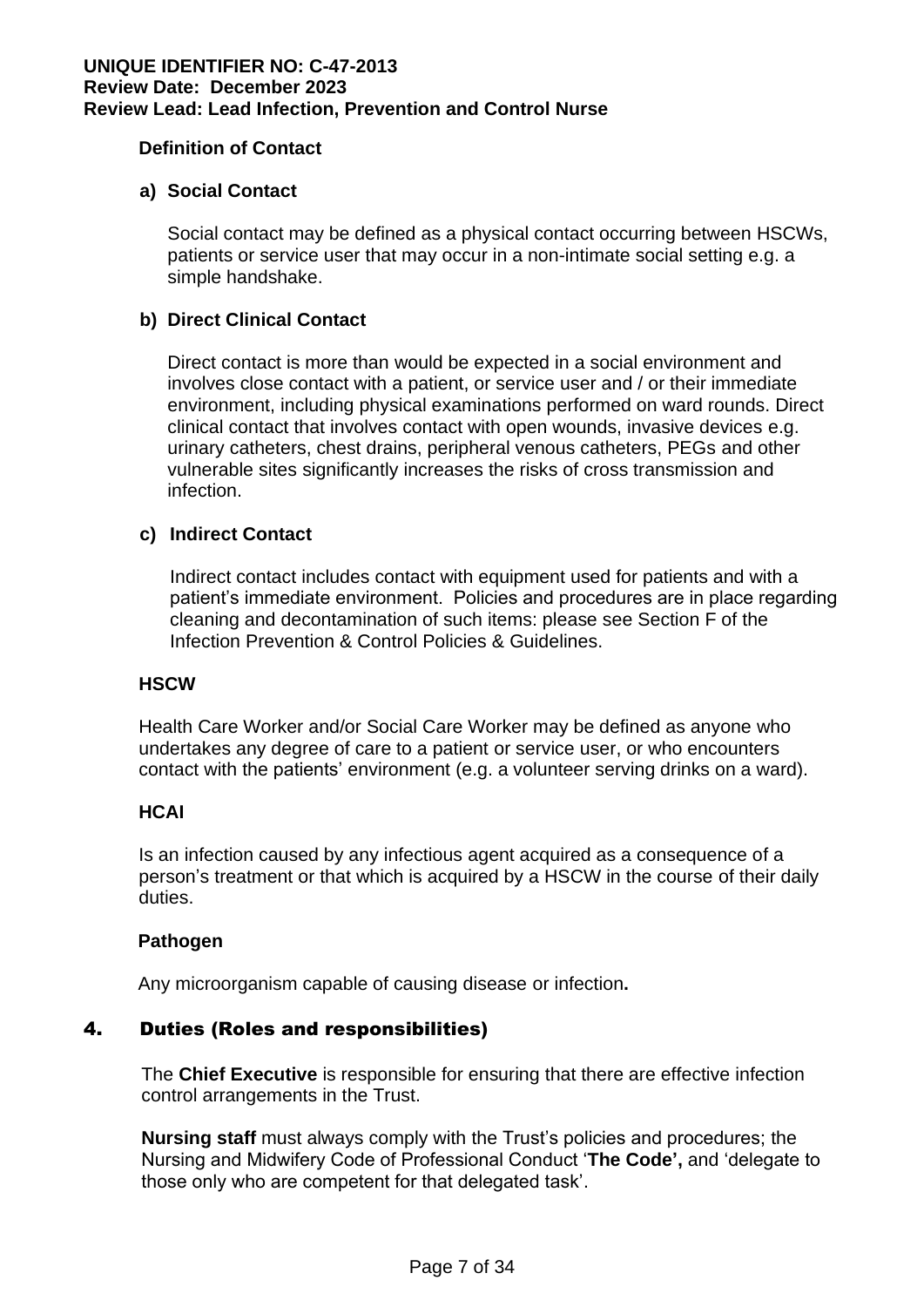**All other** registered HSCWs must abide by their own Professional Code together with the Trust's policies and procedures.

 **All staff providing care** must have up to date occupational immunisations, health checks and clearance requirements as appropriate (NHS 2019).

The Trust has vicarious liability for the actions of all appropriately trained staff, provided that agreed policies, procedures and mandatory training have been followed / attended.

# 5. Risk Assessment

All HCWs must carry out a risk assessment on the possible exposure to blood and body fluids and the risk of substances containing harmful organisms during the course of their duties. HCWs should always as a minimum implement standard **infection prevention and control precautions** to reduce the risk of transmission of such organisms and minimise the spread of infection.

HSCWs with direct clinical and environmental contact must assess the risk of contamination to both their own clothing / uniform and skin from microorganisms / blood / body fluids together with the risk of transmission of microorganisms to the patient and / or carer when deciding upon the suitability of appropriate Personal Protective Equipment (PPE).

# 6. Infection Prevention and Control Precautions

# **a) Hand Hygiene and Hand Care**

Hand decontamination is the single most important measure in infection control. Effective hand decontamination can significantly reduce infection rates (WHO 2009; WHO 2009.02).

Hand hygiene must be undertaken immediately before and directly after any patient contact or procedures including those defined as 'social contact'. Hands must be decontaminated before and after all procedures and before and after removing gloves or any other PPE. Hands must be washed immediately if contaminated with blood or body fluids using soap and water and then dried thoroughly. A suitable hand moisturiser should be available for use in wards and departments and used as required. Hands should be free from organic material or dirt if using an alcohol gel; the solution must be allowed to evaporate and hands to dry. *Appendix 1* (WHO 2009.05).

**Sinks / basins for washing hands must be used solely for that purpose and not for disposing of liquids e.g. waste water or medicinal fluids.** Where running water is unavailable, or hand hygiene facilities are lacking, staff may use hand wipes followed by alcohol rub and should wash their hands at the first opportunity (NHS 2019**).**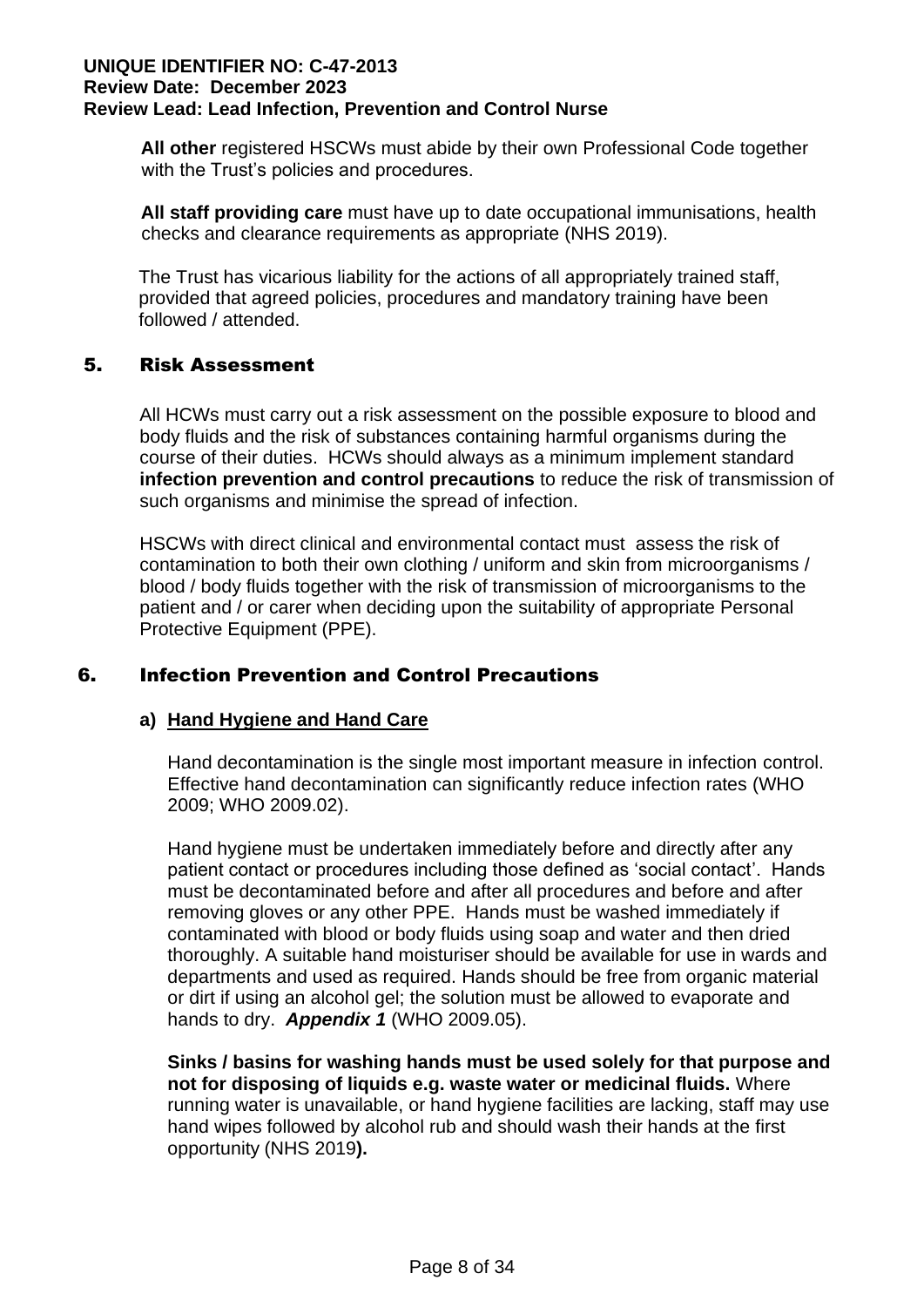Staff with chronic skin lesions or infected skin conditions to hands or forearms must seek advice from the Occupational Health Department before commencing work.

All HSCWs who carry out **social or direct clinical contact** with patients or service users or who work within the healthcare environment should adhere to **Section H Hand Hygiene Policy** of the Infection Control Policies and Guidelines Manual.

- Cover cuts, abrasions and/or lesions with waterproof dressings; which should be replaced as necessary
- Be 'Bare Below the Elbow' which includes:
	- Keep nails short, clean and unvarnished
	- Not wear wrist jewellery
	- Not wear rings, the only exception being a plain wedding band this should be removed or moved up during hand hygiene
	- Not wear false nails including extensions / shellac / minx / overlays etc

All HCWs, including non-uniformed staff who carry out **direct clinical contact** which involves contact with open wounds, invasive devices or other vulnerable sites must adhere to the above **and also**:

- **Remove** outer clothing i.e. white coat/jacket
- Roll sleeves up **above** the elbow
- Put on a plastic disposable apron, and any other appropriate PPE
- If wearing a tie tuck this under the plastic apron

The next sections of the policy discuss the use of protective clothing. This applies to all **uniformed** and **non-uniformed** HSCWs who are undertaking **any patient / service user contact**. Further information on the dress code can be found under the Trust's General Policies for the Principles of Uniform and Non Uniform Staff.

# **b) Personal Protective Equipment**

PPE should be stored in such a way that contamination with pathogens and moisture is prevented e.g a wall mounted dispenser.

PPE should be selected on the basis of a risk assessment of the transmission of micro-organisms to the patient and the risk of contamination of HSCWs clothing and skin by blood, body fluids, secretions, excretions. This can be by direct or indirect contact with the patient / service user and / or their immediate environment. **All PPE together with any waste produced must be disposed of into the appropriate waste stream.** Please refer to the **Waste Disposal Policy** available on the Trust's intranet.

**The latest guidance/PPE/SOPs for Covid-19 is available via the Trust's intranet. Some of this guidance may change following the Covid-19**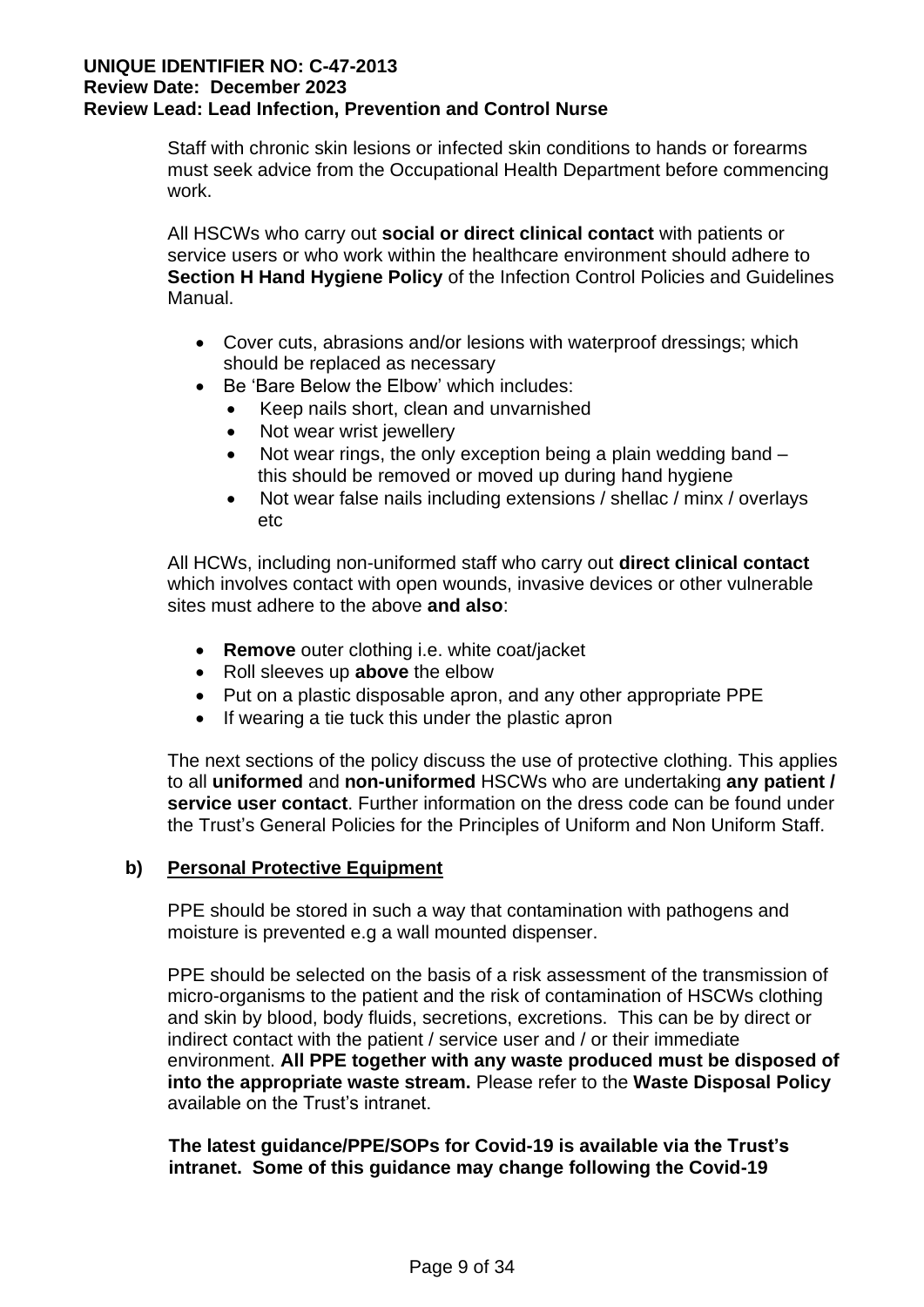# **pandemic – please check with the updated guidance available on the Trust's intranet page.**

Key areas have been chosen as top up points for additional PPE. These include:

HRI A & E; Acute floor (wards 8 & 9); ICU; SAU (Ward 1). CRH A & E; Acute floor (wards 2BCD); ICU (CCU).

Hand hygiene must be performed prior to and after removal of all / any PPE.

Risk assessment is required prior to implementation **Standard Precautions** to protect staff from infection and to reduce the risk of transmission. The key is to identify if there is an actual or potential risk of:

- Exposure to body fluids
- Cross infection to other service users or staff
- Contamination of equipment

If a risk is identified the following precautions are to be taken.



The guidance for aerosol generating procedures (AGP's) is reviewed regularly, during and moving forward from the Covid-19 pandemic please follow the guidance available on this link: <https://intranet.cht.nhs.uk/clinical-information/infection-prevention-control/coronavirus/ppe-ipc-guidance/>

# **c) Gloves**

Gloves **must** be worn for:

- invasive procedures
- contact with sterile sites
- contact with non-intact or skin-mucous membranes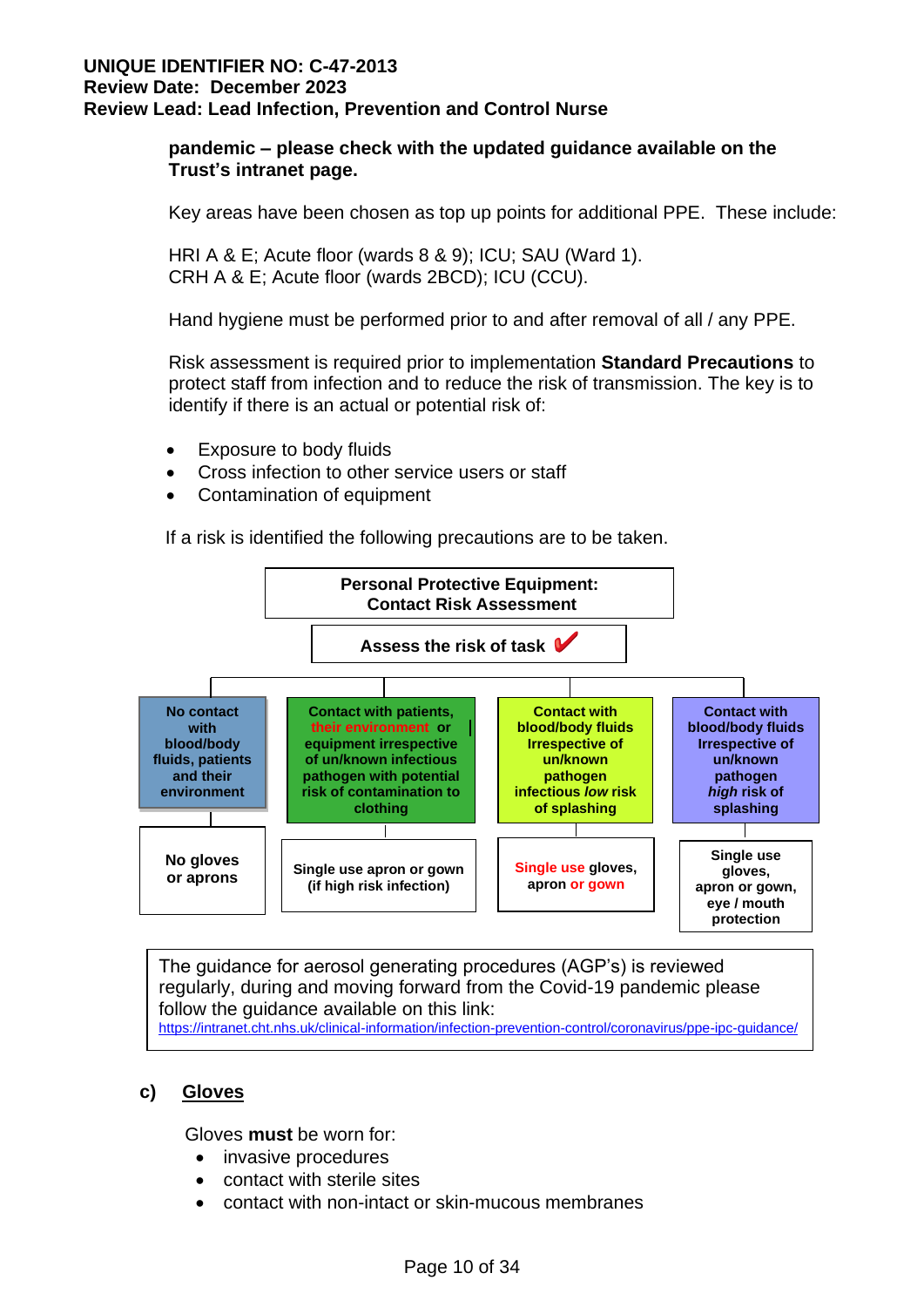- all activities that have been assessed as carrying a risk of exposure, or involve **direct contact** with, blood, body fluids, secretions and excretions
- handling contaminated instruments
- when in contact with a patient or their environment who is known or highly suspected to have e.g. Clostridium Difficile / MERS / CPE or any other high risk alert organism – please also refer to the appropriate policy for further information
- **Double gloving is NOT advised** (IPS 2020)

# **Hands should always be decontaminated before putting gloves on and after their removal.**

Gloves are **not a substitute** for hand washing; they should be put on **immediately before** a task is to be performed. If extra items are required during an episode of patient care e.g. dressings that are not immediately to hand, PPE should be removed, discarded into the appropriate waste stream, hands decontaminated and the required items obtained prior to continuing with patient care.

Gloves should be worn as single-use items. Remove gloves immediately following completion of a task or episode of care and dispose into the appropriate waste stream. Gloves should be changed between caring for different patients or between different care or treatment activities for the same patient.

If known or highly suspected risk of infection gloves must be disposed of through the orange waste stream.

- **Sterile gloves** (low protein) should be worn for all operative and invasive procedures that require an **aseptic technique**
- **Non-sterile gloves** (low protein) should be worn for **non-sterile** procedures when contact with blood or body fluids is possible. Non-sterile gloves can be worn when performing an aseptic non-touch technique **(ANTT)** – see **Aseptic Policy Section G**
- **Special** gloves are required for use with certain **chemicals**. Seek advice from the manufacturer of the Chemical and comply with COSHH
- **Staff** with a known or suspected **latex allergy must not use latex gloves** and must contact Occupational Health as soon as possible for advice. Latex gloves must not be used if the patient has, or is suspected of having, a latex allergy. Alternative gloves can be provided for those with allergies. All non-sterile gloves are now nitrile across the trust. If however, staff are allergic to this type of glove they must contact Occupational Health as soon as possible for advice

# **d) Plastic Aprons**

 **Disposable plastic aprons must be** worn when there is a risk that clothing or uniform may become contaminated from the environment **blood, body fluids, secretions and excretions** with the exception of sweat.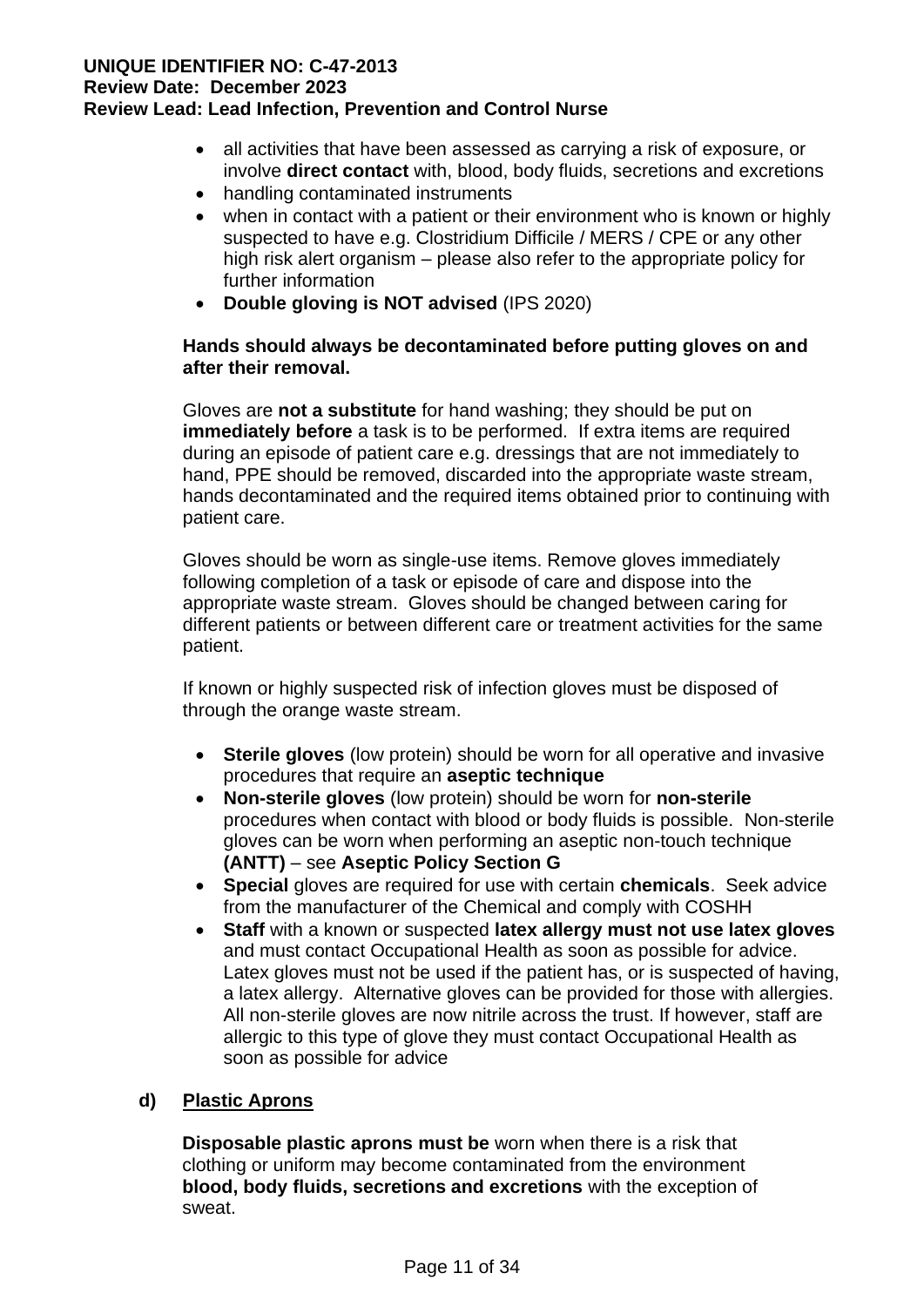**Full body fluid repellent gowns** are also single-use items and should be worn where a disposable apron is inadequate e.g. there is a risk of extensive splashing of blood, body fluids, secretions or excretions.

**Uniforms/clothing** that becomes contaminated must be laundered at the earliest opportunity. Please note the Trust's laundry should be used for contaminated staff uniforms - as per Laundry policy.

 **Disposable plastic aprons** are **single-use items and must be changed immediately after** each patient care episode and/or after completing **a** task e.g. bed making / handling linen. If during patient contact it is realised extra items are required from a cupboard, PPE must be removed and discarded prior to collection of the item and fresh PPE to be worn prior to continued patient episode.

**During procedures** where protection from splashes is required and plastic aprons cannot be worn (e.g. X-ray) alternative clothing must be water resistant and cleanable.

# **e) Eye Protection**

 Eye protection must be available in all areas for use when there is a risk of blood, body fluids, secretions or excretions splashing into the eyes. Eye protection must **always** be worn during aerosol generating procedures; **regular corrective spectacles are not considered eye protection.** 

The fit of eye protection must not be impeded by piercings or false eyelashes please refer to the Uniform Policy (CHFT General policy).

These should be decontaminated after use and stored clean. If single-use then dispose of immediately into the appropriate waste stream.

# **f) Fluid resistant surgical face masks (FRSM)**

Surgical face masks and / or visor must be worn when there is a risk of contamination of the mouth and nose by splashes of blood, body fluids, secretions and excretions.

# **Surgical face masks must NOT be worn during aerosol-generating procedures irrespective of the patients' infectious / non-infectious status.**

 Surgical face masks must be worn to **protect patients** from the operator as a source of infection, e.g. when performing surgical procedures or epidurals or inserting a central vascular catheter (CVC).

Respirators (FFP3 masks should be worn for all procedures that create an aerosol (e.g. air power tools, bronchoscopy, open airway management or some respiratory diseases).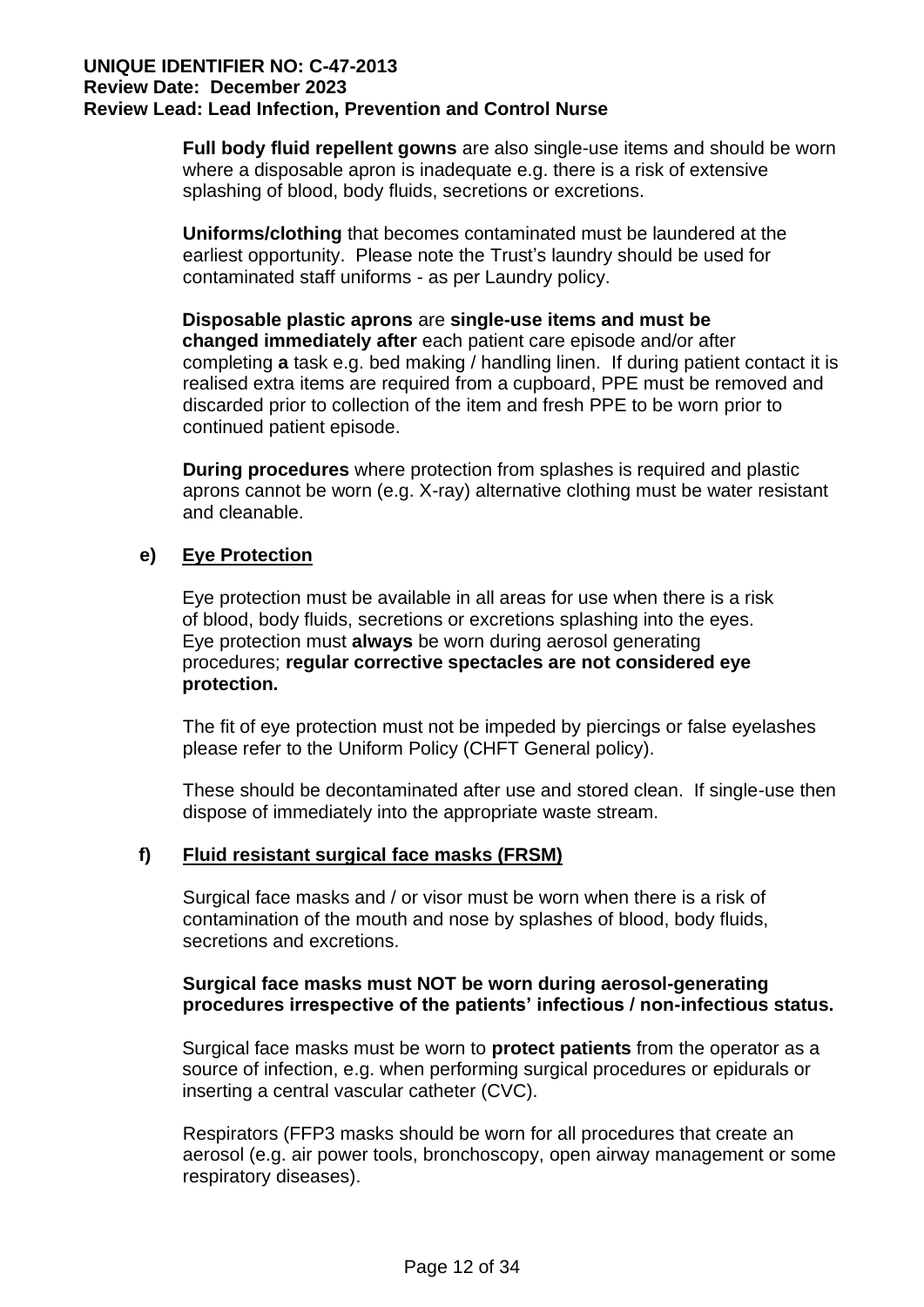Respirators (FFP3 masks) may be recommended with certain respiratory diseases e.g. multi-drug resistant TB and influenza. For further information on the usage of masks please refer to **Tuberculosis Section S** of the Infection Control Policies and Guidelines Manual.

If a patient is suspected to have or is confirmed to have influenza (seasonal or pandemic) a surgical mask is sufficient to wear upon entering the patient or service users side room and for performing most medical and nursing tasks. If however, aerosol generating procedures are to be performed (e.g. bronchoscopy, CPR) a FFP3 mask is advised. For further information on the usage of masks (FFP3 and surgical masks) with influenza please refer to the IPC intranet page.

For further information on Respiratory and Facial Protection please refer to appendix 5.

A limited emergency supply of FFP3 masks are available from the Infection Control cupboards located within/next to the microbiology lab corridor at the Calderdale Royal Hospital (key held by site co-ordinator and Infection Prevention and Control Nurses) and outside the Pathology Dept. at Huddersfield Royal Infirmary (key from security staff on the front desk).

**The ordering and stock levels of the FFP3 masks are the sole responsibility of the manager for that healthcare setting.**

# **g) Footwear**

Must be visibly clean, non-slip and well-maintained, support and cover the entire foot to avoid contamination with blood or other body fluids or potential injury from sharps. Footwear must be removed before leaving a care area where **dedicated** footwear is used, e.g. theatre; these areas must have a decontamination schedule with responsibility assigned. Hands should always be decontaminated before and after removal of any PPE (NHS 2019)

## **h) Headwear**

# **Theatre (OD) settings**

Refer to Theatre Protocol outlining IP & C practices within the OD.

### **Non-theatre settings**

Headwear is not deemed necessary as a component of PPE outside theatres or e.g. within the Central Sterile Services Department (CSSD) or for minor surgery (NHS 2019).

### **Headwear for religious/cultural reasons**

"Head and/or face coverings worn for religious/cultural reasons must not impede patient care or impact on clinical practice. If PPE is required to protect against blood/body fluid exposure, religious/cultural head/face wear must not compromise the protective barrier. If worn, religious/cultural head/face wear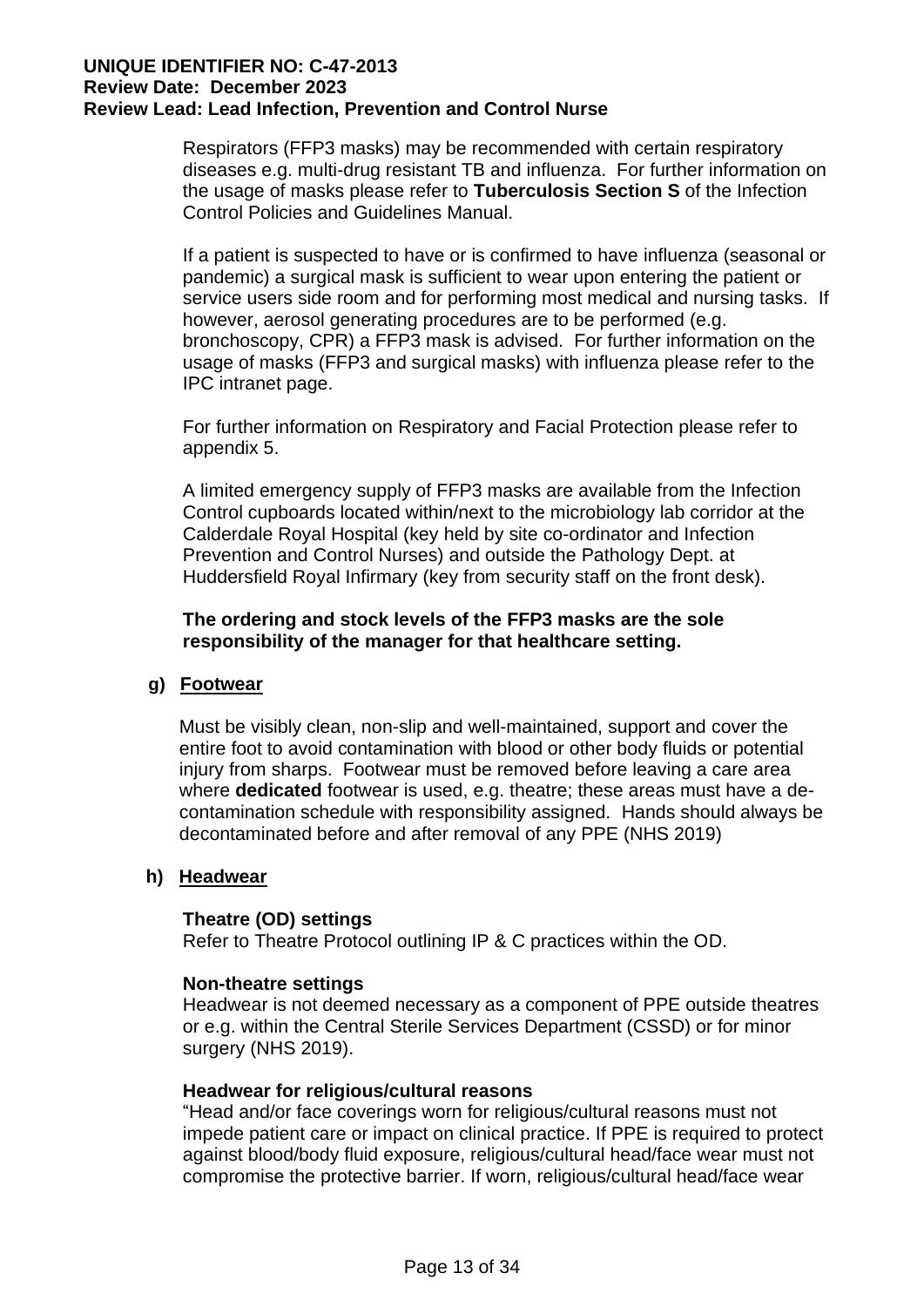should be clean and changed in accordance with uniform policy" (NHS 2016 accessed via the portal on NHS 2019 27/01/2020).

# **i) Safe Handling and Disposal of Sharps**

**Sharps that are handled incorrectly and not disposed of adequately are extremely dangerous. It is the responsibility of the user to dispose of their sharps device safely, immediately after use.** This means the sharps container should be portable enough to take to the site of the intended procedure, and be designed specifically to allow sharp instruments and needles to be disposed of safely and easily at the point of use.

**It is a legal requirement from that all NHS Trusts, or settings where healthcare is delivered, should comply with the European Sharps Directive (2013).** Any HSCWs including **community staff** who may require further advice should refer to **Prevention and Management of Clinical Sharps Injuries and Exposure to Blood and High Risk Body Fluids policy Section M.**

# **j) Spillages of Blood and Body Fluids**

**Protective clothing must be worn** prior to dealing with any spillage of blood and/or body fluids. Ensure **adequate ventilation** prior to using disinfection solutions or granules.

# **Procedure for spillages of blood or blood stained body fluids see also**  *Appendix 2***:**

- **Cover spillage** with disposable paper towels. In the event of large spillages soak up the majority with paper towels and place into the appropriate waste stream taking care not to cause any new spillages then apply further paper towels to area
- Make up chlorine releasing agent e.g. Tristel Fuse. Impregnate paper towels or disposable 'j' cloths with the Tristel and clean the area thoroughly before discarding paper towels/'j' cloths and worn PPE into appropriate waste stream
- Allow to dry thoroughly (Tristel Fuse requires a 5 minute contact drying time/ spray requires 1 minute contact drying time (refer to appendix 3 for Tristel Fuse safety data sheet)
- Decontaminate hands

**Spillages of faeces, vomit and urine** – should be removed with paper towels first and then clean the area with a chlorine releasing agent e.g. Tristel Fuse, using paper towels, discarding all waste and protective clothing into the appropriate waste stream.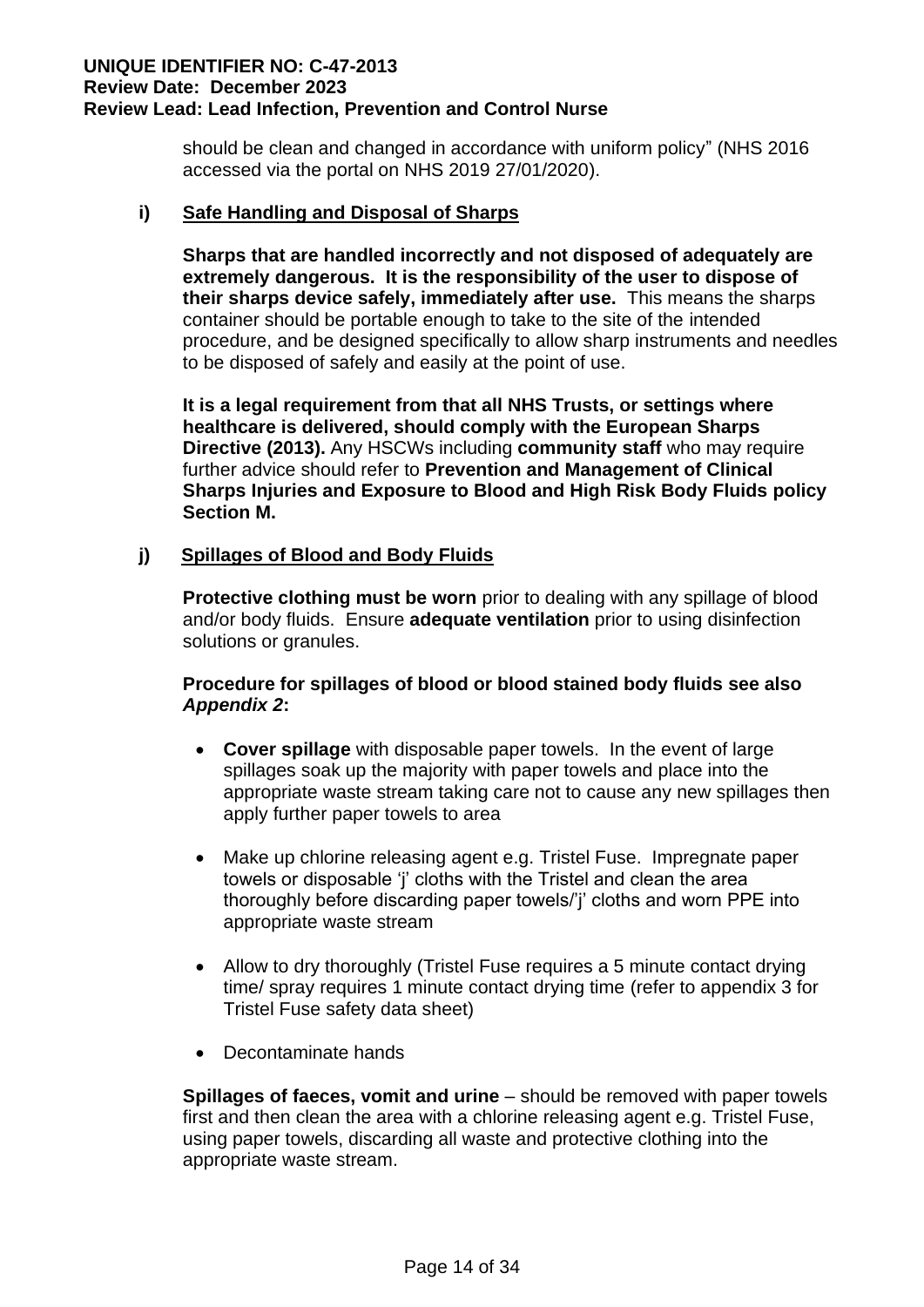Any floor surface that has been cleaned and remains wet must have the appropriate Yellow warning sign in place.

# **k) Accidental Spillages**

**Protective clothing must be worn prior to dealing with any spillage of blood and/or body fluids.** Ensure **adequate ventilation** prior to using disinfection solutions or granules.

 **Spillage from domestic waste (clear bag waste).** Clean up with dustpan and brush or mop and place in fresh clear bag for disposal.

**Spillage from offensive waste bags/clinical waste bags (tiger stripe bags/orange bags), sharps containers or laboratory waste bags** – Inform the appropriate departmental manager immediately. A full risk assessment must be made prior to cleaning up spillages from the Orange waste bags as masks may need to be worn. Follow guidelines below and complete an incident report form:

- *Clinical Waste Spillage* wearing disposable apron / gown and gloves together with any other appropriate PPE (having made a thorough risk assessment) carefully place the waste into another same type bag. Clean the contaminated area with paper towels followed by a chlorine releasing agent e.g. Tristel Fuse solution. Tristel Fuse is sufficient to use where there is visible blood. Place protective clothing and all paper towels into same type bag, seal and dispose of immediately
- *Sharps Container Spillage* Always wear a disposable apron and gloves. For broken or partially open containers place into a larger sharps bin where possible
- *Medicine Spillages* Any spilled medicine and all items used in the cleaning process e.g. gloves, paper towels / clothes/mop heads etc. must be placed into the correct waste stream
- *Hazardous spillage* **- For full information on cytotoxic spillage process and kit please refer to** *Appendix 3*

**Please refer to the Medicine Code section 17 page 8 using this link: <http://nww.cht.nhs.uk/index.php?id=4848&cat=3>**

**Spillages onto carpeted areas** – wearing disposable apron and gloves soak up the excess fluid with a disposable cloth and clean the area with detergent and hot water. This may need repeating several times to remove all spillage. The carpet should be steam cleaned at the first available opportunity.

If a dust pan and brush is used the dust pan will require a thorough clean using Tristel. The brush may be contaminated with glass articles/chemicals and would therefore require disposing of in the appropriate waste stream e.g.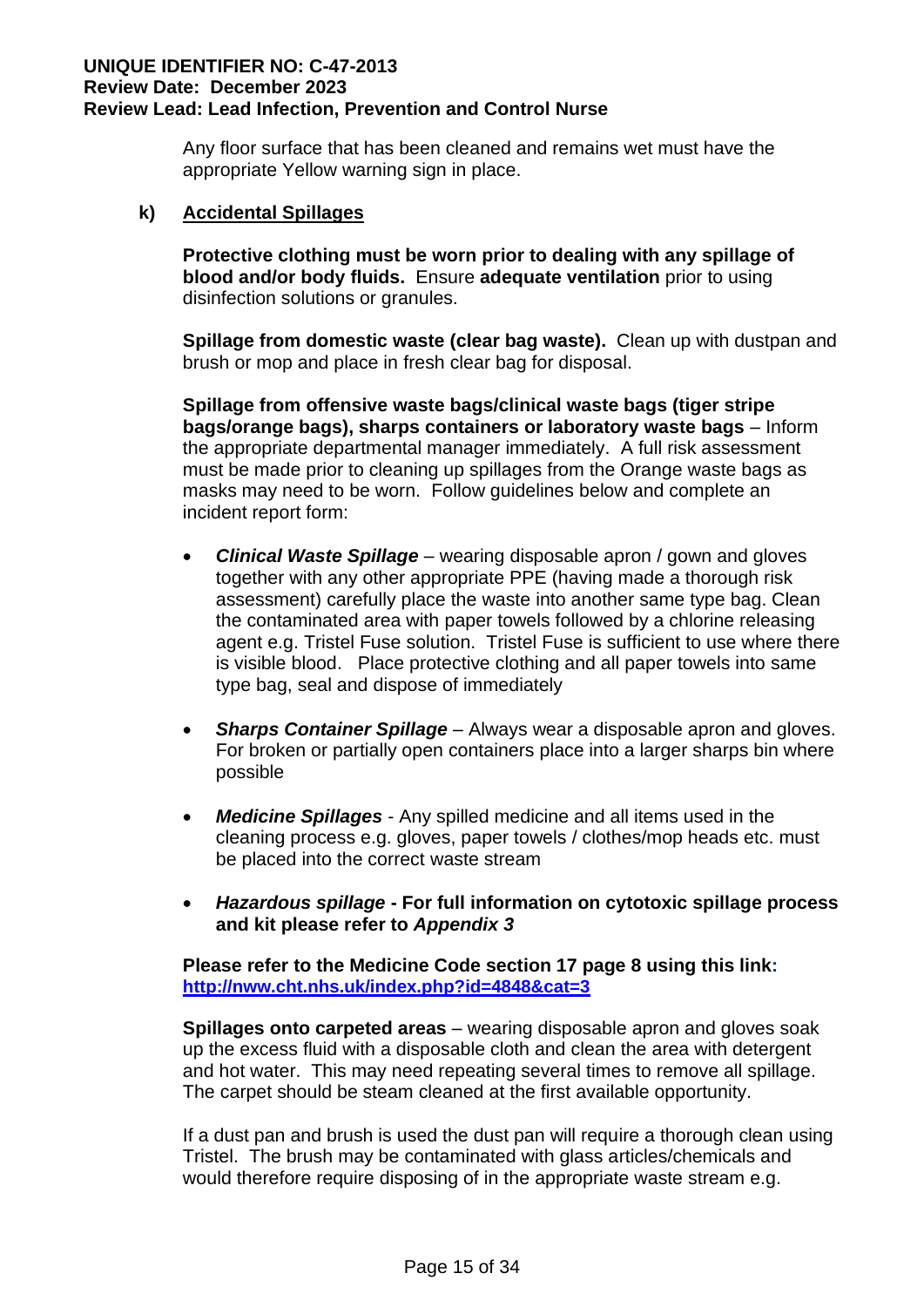Pharmaceutical Liquid bin. Otherwise decontamination using Tristel would be required.

# 7. Training and Implementation

Mandatory training sessions delivered by the Infection Prevention and Control Team are available to all Trust staff i.e. Induction, 'Right from the Start' and 'Beyond the Basics'. There are also, targeted training sessions and ad hoc sessions available following discussion with the IPCT. This policy will be implemented further via the following routes:

- Information regarding the policy will be disseminated to the Infection Prevention and Control Link Practitioners
- The policy will be included in the Trust's Document Library
- The policy will be circulated to all Ward Sisters/Charge Nurses/Departmental Managers and Matrons

# 8. Monitoring Compliance with this Procedural Document

All clinical policies are subject to compliance with Standard Precautions and monitoring compliance would be dealt within that specific policy. Clinical audits i.e. Frontline Ownership Checklist (FLO); Quality Improvement Audits; Hand Wash Roadshow and ad hoc Infection Prevention and Control Audits. These audits and other relevant audits are an ongoing process. Furthermore, as this policy is based upon the instructions provided within the Health and Social Care Act 2008 it is the **responsibility** of all **clinical staff** to comply with this policy; **senior clinical staff** and **managers** are asked to **lead by example**. Continued failure by an individual to adhere to this policy may be managed under the Trust's disciplinary policy.

# 9. Trust Equalities Statement

Calderdale and Huddersfield Foundation Trust aims to eliminate discrimination, harassment and victimisation and advance equality of opportunity through fostering good relationships, promoting inclusivity and embedding the "One Culture of Care" approach throughout the organisation. A separate equality impact assessment has been completed. Stakeholder engagement is vital to analyse the equalities impact of this policy and ensure where there are any negative impacts, mitigation has been discussed and acted on.

# 10. Associated Documents

The following General policies and IPC policies should be read alongside this policy for further clarity as appropriate.

# **CHFT General Policies:**

Blood Borne Virus Control of Substances Hazardous to Health Linen and laundry management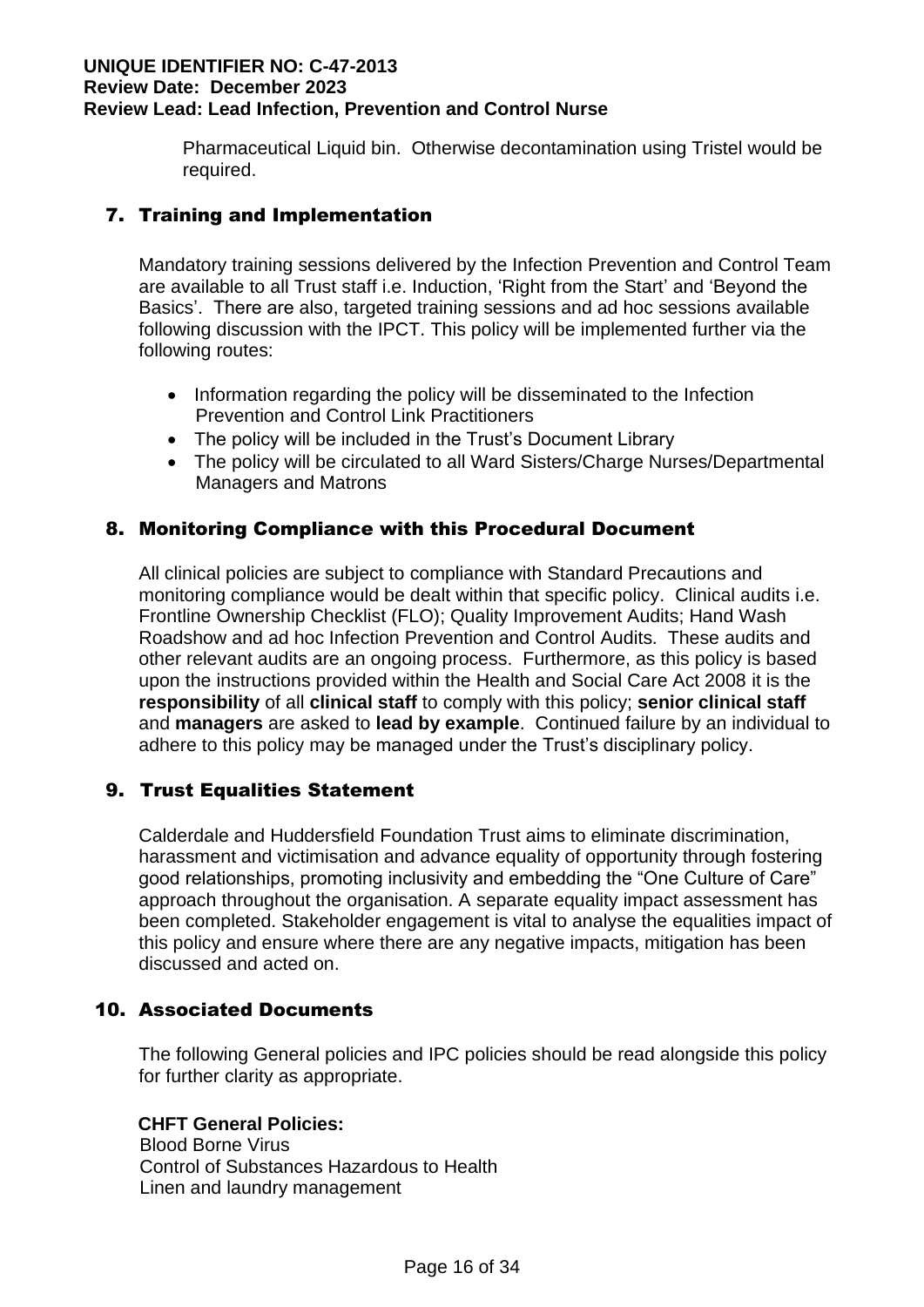Management of CHFT estate Principles for Uniform and Non-Uniform Staff Theatre Protocol outlining IP & C practices within the Operating Department Waste Disposal Policy

# **Infection Control Policies & Guidelines:**

**Section D Meningococcal Disease Section E** Major Outbreak of Infection **Section F Decontamination Policy\* Section G** Aseptic Technique Policy\* **Section H** Hand Hygiene **Section J** Multi Resistant Organism Policy\* **Section K** Isolation Policy\* **Section M** Prevention and Management of Clinical Sharps Injuries and Exposure to Blood and High Risk Body Fluids\* **Section N** Viral Haemorrhagic Fever Policy\* **Section O** Creutzfeldt-Jacob Disease Policy (section 8) **Section P** Care of the Deceased **Section Q** CPE Policy\* **Section R** Specimen collection Policy **Section S** Tuberculosis\* **Section T** MRSA Policy inc. PVL\* **Section U** MERS-CoV Policy\* **Section W** Bed Management Policy **Section Y** Control and Management of *Clostridium difficile\** **Section Z** Blood Culture Policy\*

**Medicine Code**: Medicine Code 17 – Medicines no longer required - Return or disposal **<http://nww.cht.nhs.uk/index.php?id=4848&cat=3>**

# 11. References and further reading

**CHFT (2019) Personal Protective Equipment (PPE) for Influenza**. Available on the Trust intranet via the IPC web link entitled **Influenza** sub heading Personal Protective Equipment.

 **CHFT (2020) For Theatre & Operating Services (V1):** Personal protective equipment (PPE) during COVID-19 Pandemic

**DH (2015) The Health and Social Care Act (2008)**: Code of practice on the prevention and control of infections and related guidance.

**Epic3 (2014) National Evidence-Based Guidelines for Preventing Healthcare-Associated Infections in NHS Hospitals in England**. Journal of hospital Infection 86S1 (2014) S1-S70

**GOV.UK (2020) COVID-19: infection prevention and control guidance.** Version 3.1. Crown © 2020.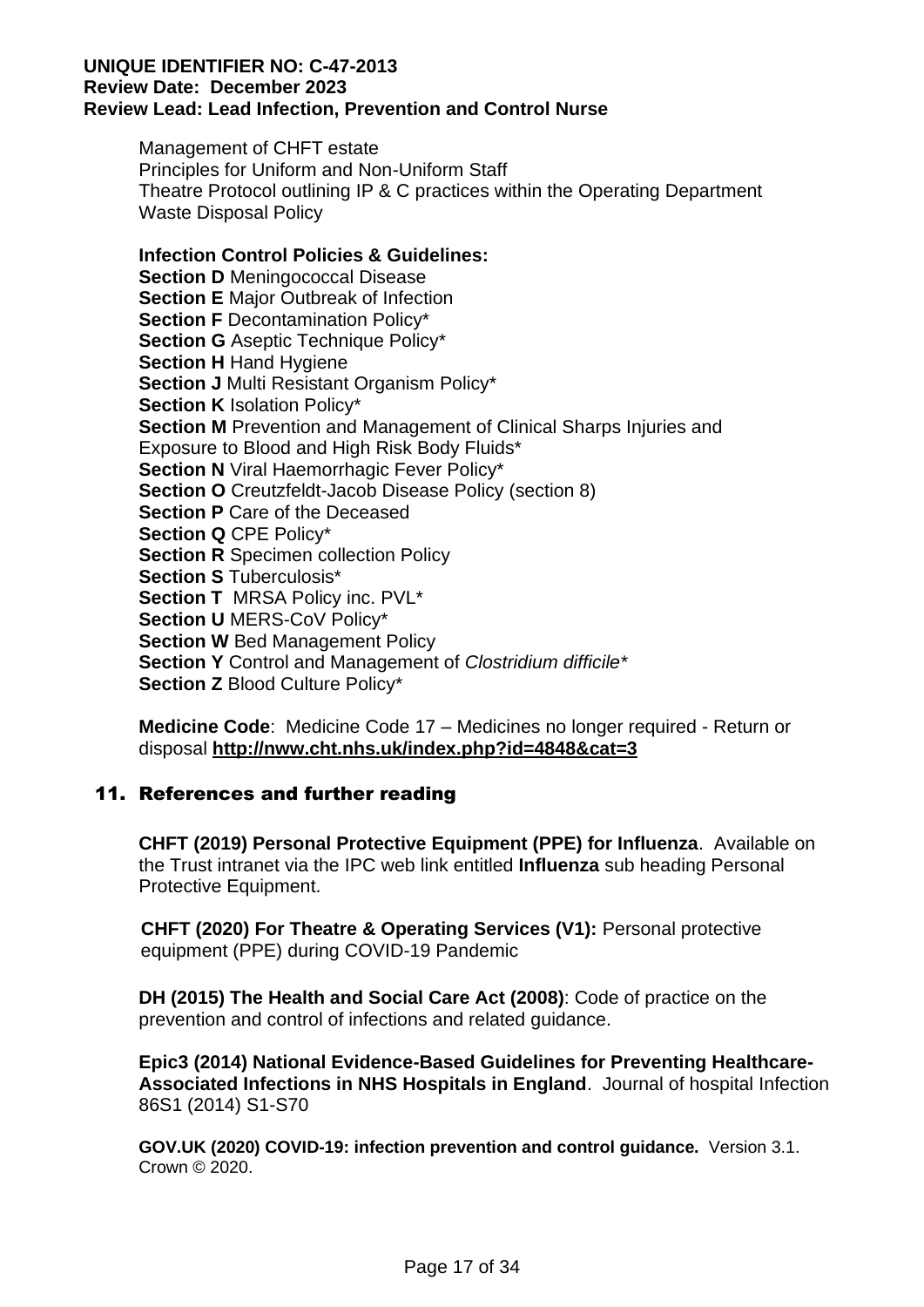**Health and Safety (Sharp Instruments in Healthcare) Regulation (2013)** Guidance for employers and employees. Health and Safety Executive, Crown © Available at: [www.hse.gov.uk/pubns/hsis7.htm.](http://www.hse.gov.uk/pubns/hsis7.htm) (accessed 20/01/2020)

 **HSE (2001) Guidance for employers and employees**: Blood borne viruses in the work place (2001). HSE. London. Crown ©. **<http://www.hse.gov.uk/pubns/indg342.htm>** (accessed 20/02/2020)

**HSE (2013) (6th Edition) Control of substances hazardous to health**. Approved Code of Practice and guidance. Crown **©** 

**IPS (2020) Using Personal Protective Equipment for Covid-19 in Intensive Care Settings: questions and answers.** Version 1.3 14/05/2020

**NHS National Services Scotland, Health Protection Scotland (2016)** Standard Infection Control Precautions Literature Review PPE Headwear.

**NHS England and NHS Improvement (2019) Standard Infection Control Precautions**: National hand hygiene and personal protective equipment policy. NHS England and NHS Improvement.

**NICE (2011) NICE Public Health Guidance 36**. Prevention and control of healthcare-associated infections. Quality improvement guide. NICE © Manchester. <https://www.nice.org.uk/guidance/ph36> (accessed15.01.2020)

**NICE Clinical Guideline 139 (2017) Infection Control Prevention of Healthcare Associated Infections in Primary and Community Care**. NICE © London. Also available at:<https://www.nice.org.uk/guidance/cg139>

**NMC, (2018) The Code**. Professional Standards of Practice and Behaviour for Nurses and Midwives. Nursing and Midwifery Council, London. Also available at: [www.nmc-uk.org/code](http://www.nmc-uk.org/code)

**RCN (2017) Essential practice for infection prevention and control Guidance for nursing staff**. RCN, London.

**Thomas V (ed) (2011) Fundamental Aspects of Infection Prevention and Control,** Quay Books, London.

**WHO (2009) Guidelines on Hand Hygiene in Health Care**. First Global Patient Safety Challenge Clean Care is Safer Care. Chapter 7

**WHO (2009.02) Save Lives, Clean your Hands**, guide to implementation. A Guide to the Implementation of the WHO Multimodal Hand Hygiene Strategy. Part 1

**Hawker J, Begg N, Blair I, Reintjes R, Weinberg J, Ekdahl K. (2012) Communicable Disease Control Handbook** (3 rd edition)**,** Wiley-Blackwell, London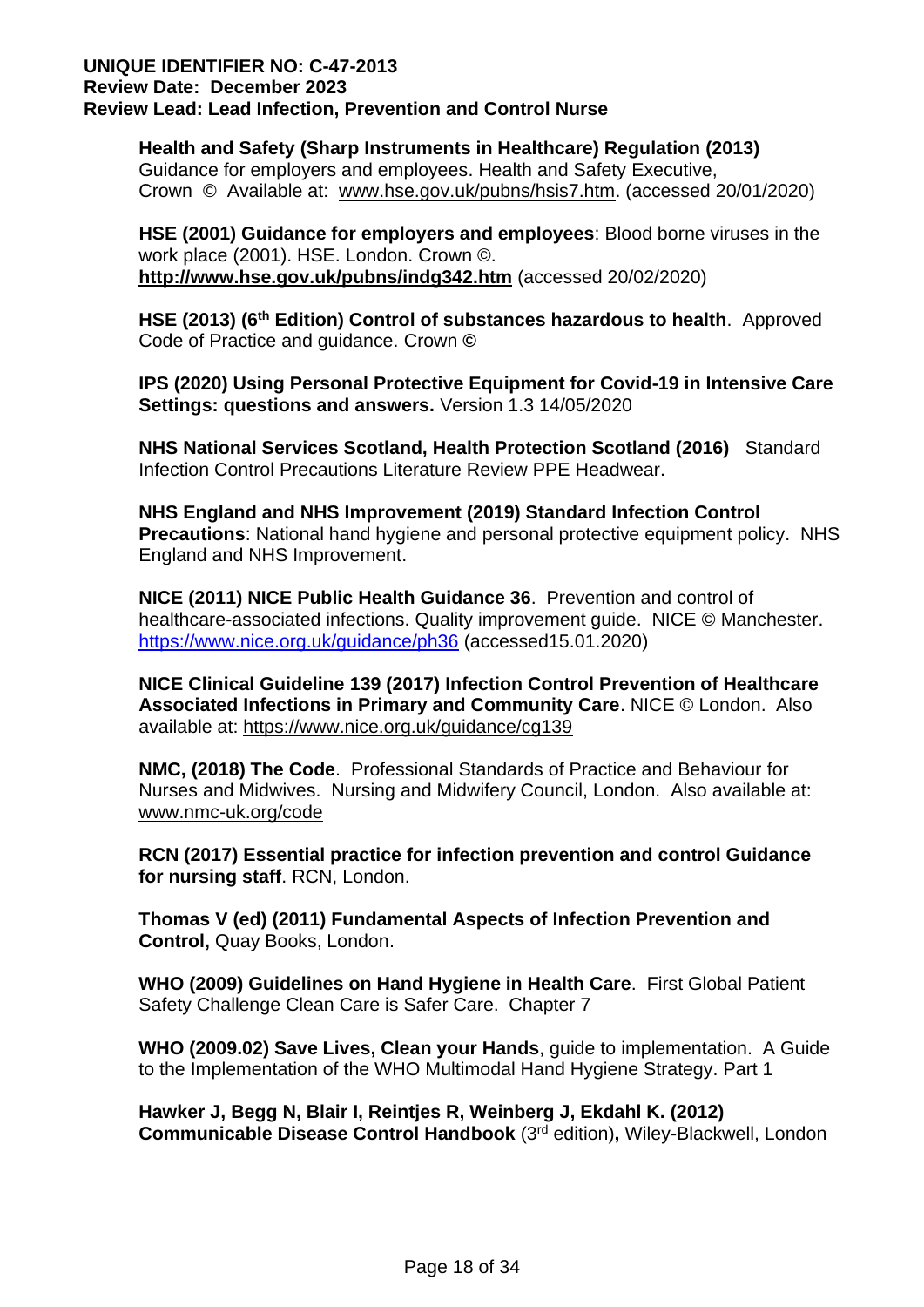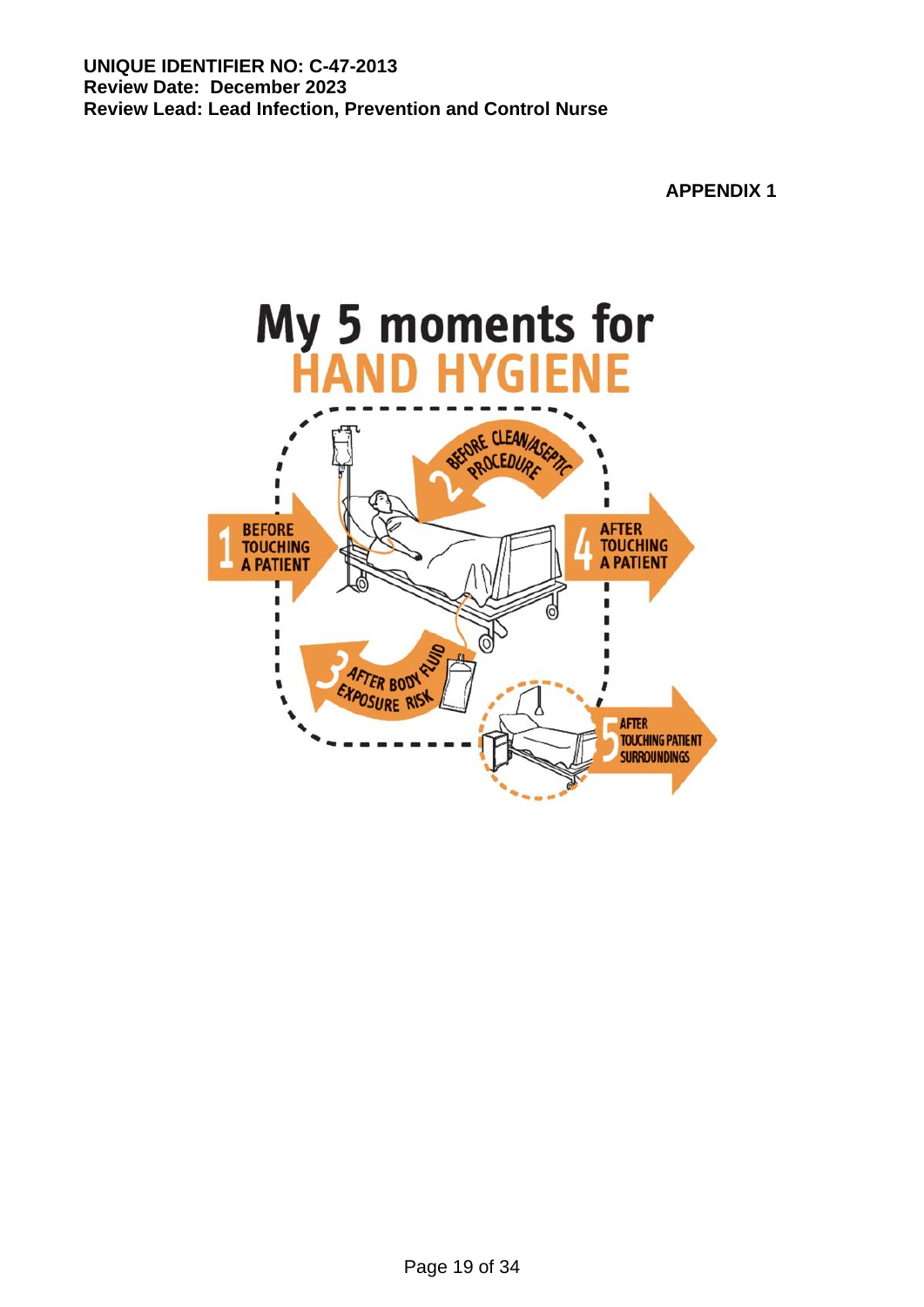**APPENDIX 2**

# **Management of blood / bodily fluid spillages**

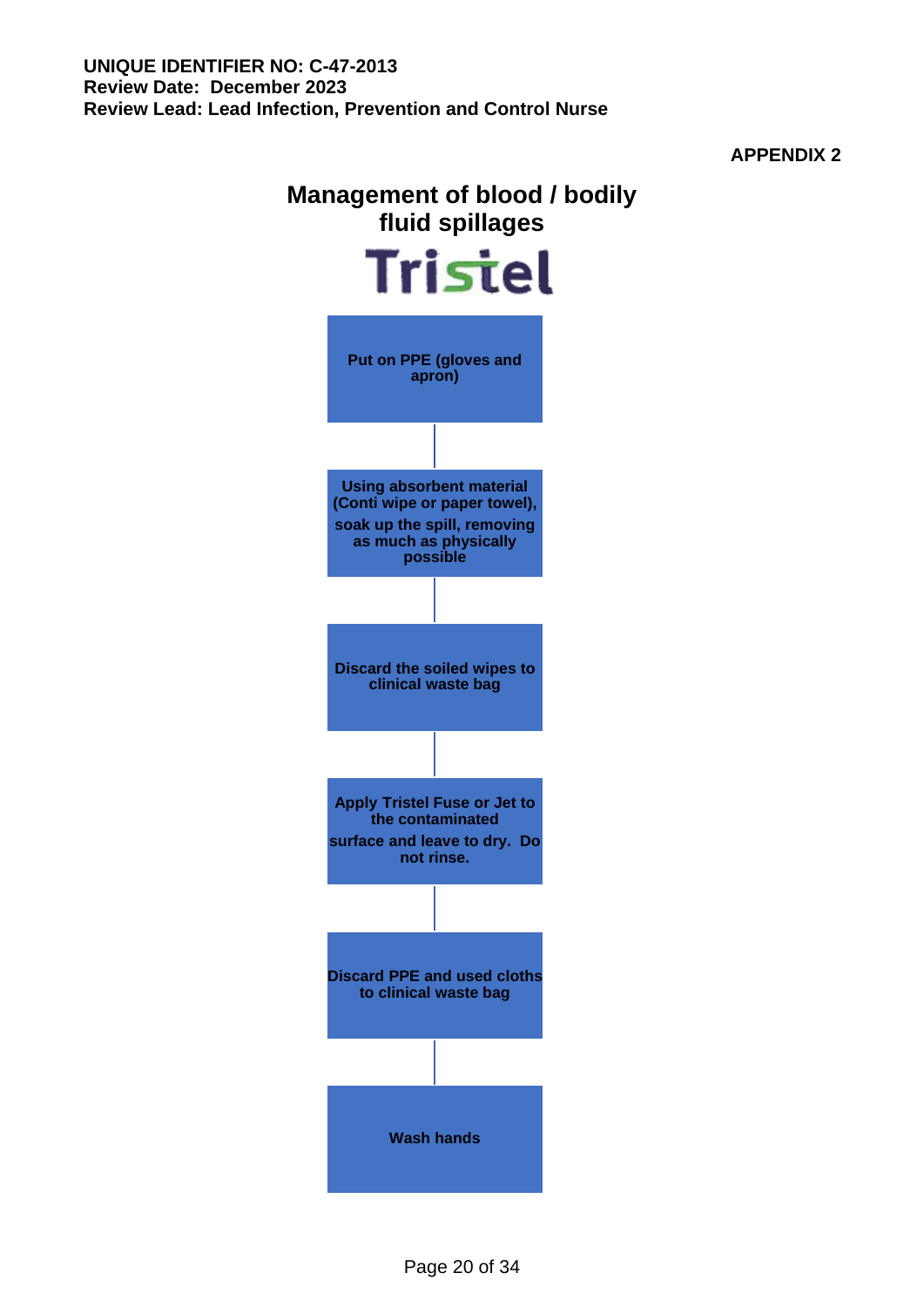**\_\_\_\_\_\_\_\_\_\_\_\_\_\_\_\_\_\_\_\_\_\_\_\_\_\_\_\_\_\_\_\_\_\_\_\_\_\_\_\_\_\_\_\_\_\_\_\_\_\_\_\_\_\_\_\_\_\_\_\_\_\_**

# **Tristel Fuse for Surfaces**

# **Working Solution Safety Data Sheet**

# **Product Name: Tristel Fuse for Surfaces – Working Solution**

# **Product Code: FUS/SUR**

Type of product: High-level disinfecting and sporicidal solution for surfaces

Manufacturer: Tristel Solutions Limited Lynx Business Park Fordham Road Snailwell Cambs CB8 7NY

Telephone Number: +44 (0) 1638 721500

Fax Number: +44 (0) 1638 721911

Emergency Number: +44 (0) 7798 805692 (out of business hours)

Chemical type: Mild Oxidising Solution

#### **Composition:**

| <b>Ingredients</b>                                           | <b>CAS No EINECS No</b>                                                                        | Wt/Vol %                                                                                                    | Symbol         |  |  |  |  |
|--------------------------------------------------------------|------------------------------------------------------------------------------------------------|-------------------------------------------------------------------------------------------------------------|----------------|--|--|--|--|
| Chlorine dioxide in<br>aqueous solution                      | 10049-04-4                                                                                     | 233-162-80.01-0.0125                                                                                        | <b>CIO</b>     |  |  |  |  |
| Surfactant:<br>Decamine Oxide<br>Water                       | 2605-79-0                                                                                      | 0.002                                                                                                       | H <sub>O</sub> |  |  |  |  |
| Hazards                                                      |                                                                                                | Chlorine dioxide generator                                                                                  |                |  |  |  |  |
| identification: (OES of 0.3ppm short term; 0.1ppm long term) |                                                                                                |                                                                                                             |                |  |  |  |  |
| <b>First aid measures:</b>                                   |                                                                                                |                                                                                                             |                |  |  |  |  |
| Inhalation:                                                  | Non-toxic                                                                                      |                                                                                                             |                |  |  |  |  |
| Eye contact:                                                 |                                                                                                | Rinse eyes with water                                                                                       |                |  |  |  |  |
| Skin contact:                                                |                                                                                                | Wash affected area with water                                                                               |                |  |  |  |  |
| Ingestion:                                                   |                                                                                                | Do not induce vomiting. Give water to drink<br>Seek medical advice where necessary                          |                |  |  |  |  |
| <b>Fire fighting</b><br>measures:                            | Non flammable                                                                                  |                                                                                                             |                |  |  |  |  |
| <b>Accidental release measures:</b>                          |                                                                                                |                                                                                                             |                |  |  |  |  |
| Environmental                                                |                                                                                                |                                                                                                             |                |  |  |  |  |
| precautions:                                                 |                                                                                                | Environmental precautions required but product is biodegradable<br>under OECD conditions operational 6/1995 |                |  |  |  |  |
| Clean up method:                                             | Flush to drain with water or soak up onto inert material and<br>dispose of with clinical waste |                                                                                                             |                |  |  |  |  |

\_\_\_\_\_\_\_\_\_\_\_\_\_\_\_\_\_\_\_\_\_\_\_\_\_\_\_\_\_\_\_\_\_\_\_\_\_\_\_\_\_\_\_\_\_\_\_\_\_\_\_\_\_\_\_\_\_\_\_\_\_\_\_\_\_\_\_\_\_\_\_\_\_\_\_\_\_\_\_\_\_\_\_\_\_\_\_\_\_\_\_\_\_\_\_

Clothing for disposal: Wear appropriate gloves and apron This document conforms

with Regulation 6 of the Chemicals (Hazard

# **APPENDIX 3**

Revision Number FUS/SUR/SDS/006 Publication Date 19.02.08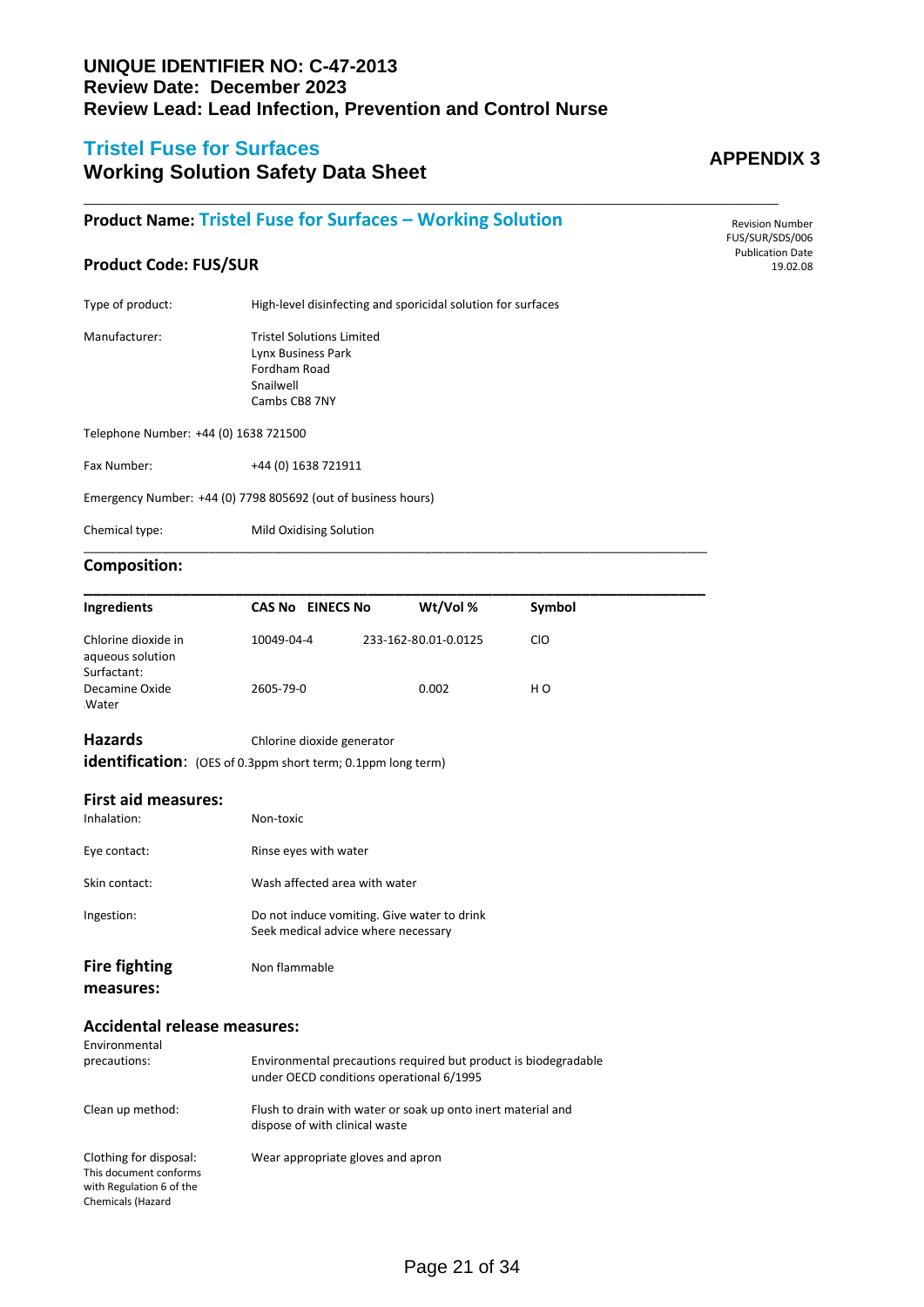\_\_\_\_\_\_\_\_\_\_\_\_\_\_\_\_\_\_\_\_\_\_\_\_\_\_\_\_\_\_\_\_\_\_\_\_\_\_\_\_\_\_\_\_\_\_\_\_\_\_\_\_\_\_\_\_\_\_\_\_\_\_\_\_\_\_\_\_\_\_\_\_\_\_\_\_\_\_\_\_\_\_\_\_\_\_\_\_\_\_\_\_\_\_\_

**\_\_\_\_\_\_\_\_\_\_\_\_\_\_\_\_\_\_\_\_\_\_\_\_\_\_\_\_\_\_\_\_\_\_\_\_\_\_\_\_\_\_\_\_\_\_\_\_\_\_\_\_\_\_\_\_\_\_\_\_\_\_**

Information and Packaging Supply) Regulations 2002 (CHIP3)

Tristel User Manual/Section 4/Master File/January 2008/Revision Number 005 2

### **Tristel Fuse for Surfaces**

### **Working Solution Safety Data Sheet**

#### **Handling and storage: Revision Number** Revision Number

FUS/SUR/SDS/006 Publication Date 19.02.08

Handling guidelines: Safe handling in accordance with label instructions Not to be mixed with other chemicals Keep from children

Storage guidelines: Store out of direct sunlight Single-Use solution

#### **Exposure controls/personal protection:**

| Personal protection: | Avoid eye contact and prolonged skin contact<br>Gloves and apron recommended           |
|----------------------|----------------------------------------------------------------------------------------|
| Skin contact:        | Low risk<br>No known hazard                                                            |
| Eye contact:         | Low risk<br>No known hazard                                                            |
| Inhalation:          | Low risk                                                                               |
| Ingestion:           | Low risk, substantial ingestion may cause discomfort to mouth<br>and digestive tissues |

#### **Physical and chemical properties:**

| Physical state:                                                                                                                                    | Liquid                       |
|----------------------------------------------------------------------------------------------------------------------------------------------------|------------------------------|
| Appearance and odour:                                                                                                                              | Light yellow with mild odour |
| Evaporation rate:                                                                                                                                  | As water                     |
| Boiling point:                                                                                                                                     | 100 degrees centigrade       |
| Freezing point:                                                                                                                                    | As water                     |
| % Volatile (by weight):                                                                                                                            | Not known                    |
| Solubility in water (20°C):                                                                                                                        | Soluble                      |
| pH:                                                                                                                                                | 5.5 approximately            |
| Specific gravity                                                                                                                                   | 1.005 @ 20°C                 |
| This document conforms<br>with Regulation 6 of the<br>Chemicals (Hazard<br><b>Information and Packaging</b><br>Supply) Regulations<br>2002 (CHIP3) |                              |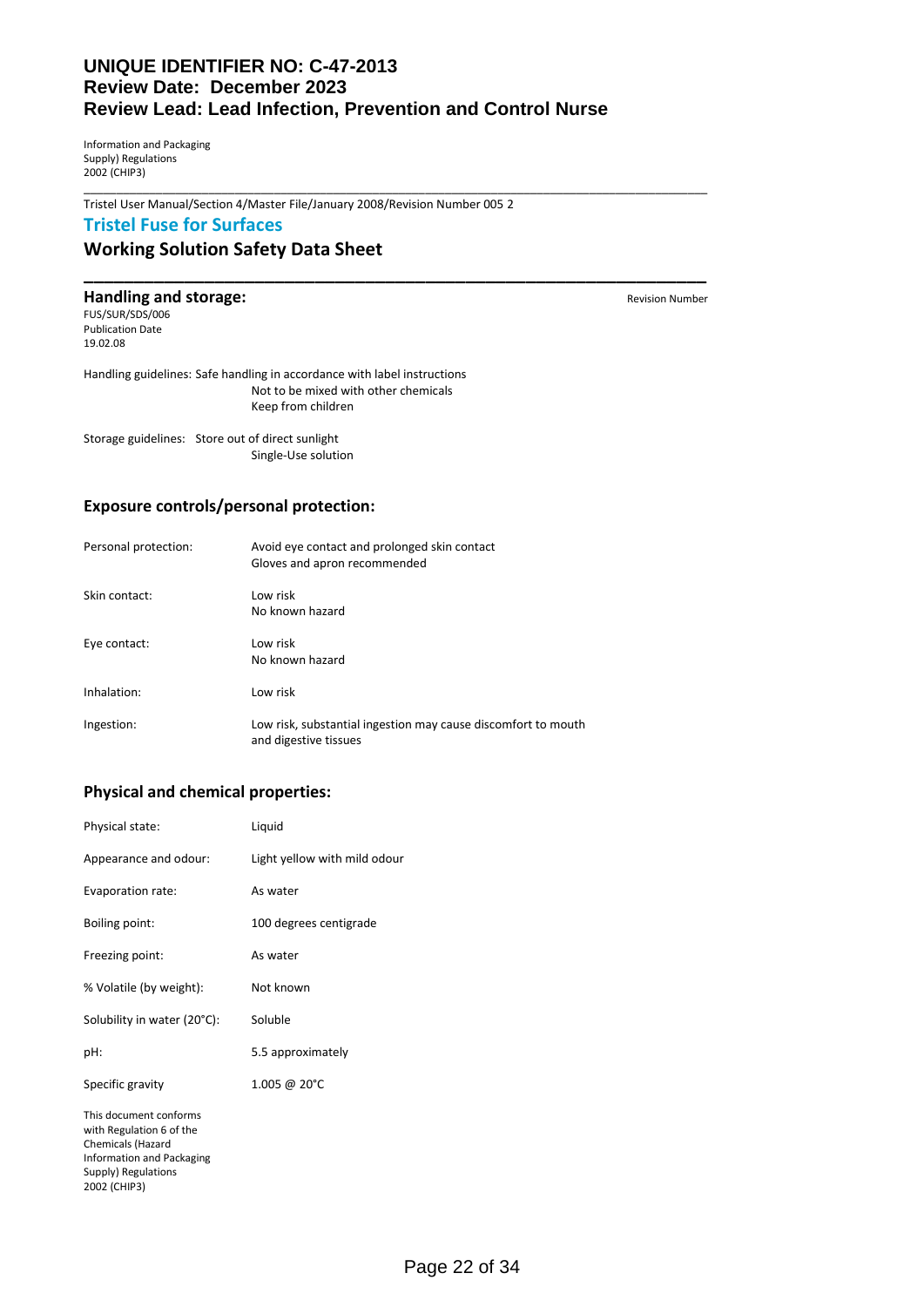\_\_\_\_\_\_\_\_\_\_\_\_\_\_\_\_\_\_\_\_\_\_\_\_\_\_\_\_\_\_\_\_\_\_\_\_\_\_\_\_\_\_\_\_\_\_\_\_\_\_\_\_\_\_\_\_\_\_\_\_\_\_\_\_\_\_\_\_\_\_\_\_\_\_\_\_\_\_\_\_\_\_\_\_\_\_\_\_\_\_\_\_\_\_\_

Tristel User Manual/Section 4/Master File/January 2008/Revision Number 005 3

# **Tristel Fuse for Surfaces**

### **Working Solution Safety Data Sheet**

**\_\_\_\_\_\_\_\_\_\_\_\_\_\_\_\_\_\_\_\_\_\_\_\_\_\_\_\_\_\_\_\_\_\_\_\_\_\_\_\_\_\_\_\_\_\_\_\_\_\_\_\_\_\_\_\_\_\_\_\_\_\_** Revision Number FUS/SUR/SDS/006 Publication Date 19.02.08

#### **Stability and reactivity:**

Decomposes to simple salt solution

Hazardous decomposition products: None under normal use

Chlorine donors and oxygen produced if heated

#### Toxicological information:

| LD50 (oral, rat)                              | >5,000 mg/kg                                                                                                       |
|-----------------------------------------------|--------------------------------------------------------------------------------------------------------------------|
| Irritation to skin (rabbit)                   | Negative                                                                                                           |
| Irritation to eyes (rabbit)                   | Negative                                                                                                           |
| Sensitisation (guinea pig)                    | Negative                                                                                                           |
| <b>Ecological</b><br>information:             | Presents no known hazards to the environment                                                                       |
| <b>Disposal considerations:</b><br>Packaging: | Can be disposed of as normal waste in accordance with local<br>authority regulations                               |
| Contaminated packaging:                       | May be disposed of safely under normal conditions in<br>accordance with local authority regulations                |
| Product:                                      | Solution to be disposed of in accordance with spillage<br>instructions as explained in accidental release measures |
| <b>Transport</b>                              |                                                                                                                    |
| information:                                  | No special conditions apply, non hazardous                                                                         |

#### **Regulatory information:**

Not a licensed medicine

#### **Other information:**

Safety phrases:

(2) Keep out of reach of children

(50) Do not mix with other chemicals

This document conforms with Regulation 6 of the Chemicals (Hazard Information and Packaging Supply) Regulations (CHIP3)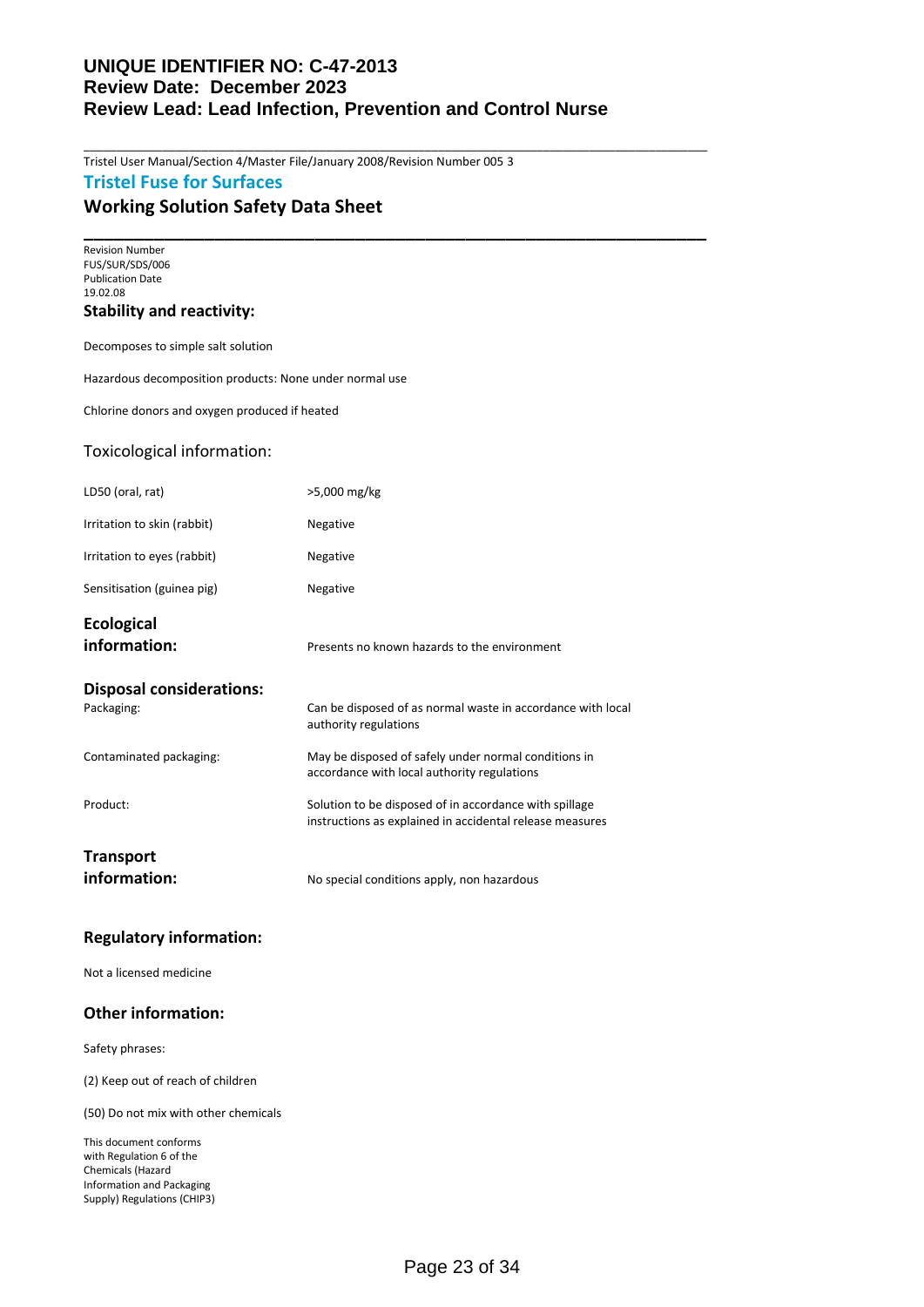Tristel User Manual/Section 4/Master File/January 2008/Revision Number 005 4

# **Tristel Fuse for Surfaces Activator & Base Safety Data Sheet** Revision Number FUS/SUR/SDS/006 Publication Date 19.02.08 **Product Name: Tristel Fuse for Surfaces Product Name: Tristel Fuse for – Activator Solution Surfaces – Base Solution Chemical Chemical Type:** Sodium salt solution **Type:** Organic acid blend **Composition/information on Composition/information on ingredients: ingredients: Major** 2.1% Sodium chlorite solution in **Major** 5% solution of citric acid, with **ingredients:** de-mineralised water **ingredients:** preservatives and 20% surfactant (Decamine Oxide) in de-mineralised water **Hazards** No specific hazards **Hazards** No specific hazards **Identification:** Contact with acids liberates **Integrals 10 Identification:** chlorine dioxide **First-aid measures: First-aid measures:** Inhalation: Non-toxic **Inhalation:** Non-toxic Eye contact: Rinse eyes with water Eye contact: Rinse eyes with water Skin contact: Wash affected area with water Skin contact: Wash affected area with water Ingestion: Do not induce vomiting **Ingestion:** Do not induce vomiting give milk or water to drink and  $\left| \right|$  give milk or water to drink Seek medical advice where  $\vert$  seek medical advice where necessary **necessary necessary** Fire fighting measures: **Fire fighting measures:** Non flammable Non flammable **Accidental release measures: Accidental release measures:** Environmental Environmental precautions Environmental Environmental precautions Precautions: required but product is Precautions: required but product is biodegradable under OECD | biodegradable under OECD conditions operational 6/1995 conditions operational 6/1995 Clean up method: Flush to drain with water or soak Clean up method: Flush to drain with water or up onto inert material and  $\qquad \qquad$  soak up onto inert material and dispose of with clinical waste  $\parallel$  external waste dispose of with clinical waste Clothing for **Clothing for** Wear appropriate gloves and **Clothing for** Wear appropriate gloves and disposal:<br>
disposal: apron disposal: apron disposal: apron disposal: apron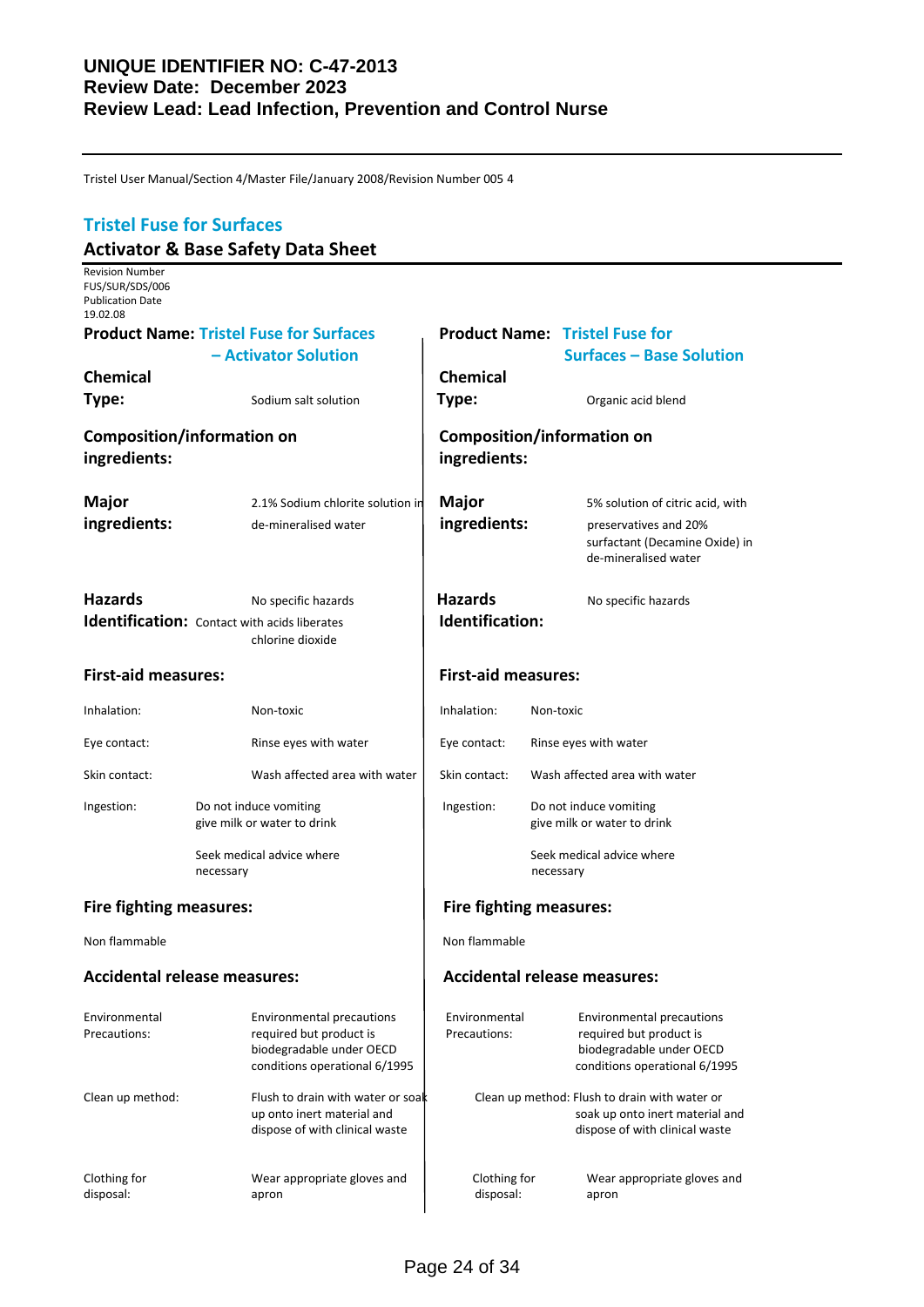\_\_\_\_\_\_\_\_\_\_\_\_\_\_\_\_\_\_\_\_\_\_\_\_\_\_\_\_\_\_\_\_\_\_\_\_\_\_\_\_\_\_\_\_\_\_\_\_\_\_\_\_\_\_\_\_\_\_\_\_\_\_\_\_\_\_\_\_\_\_\_\_\_\_\_\_\_\_\_\_\_\_\_\_\_\_\_\_\_\_\_\_\_\_\_\_\_\_\_\_\_\_\_\_\_\_\_\_

This document conforms with Regulation 6 of the Chemicals (Hazard Information and Packaging Supply) Regulations 2002 (CHIP3)

Tristel User Manual/Section 4/Master File/January 2008/Revision Number 005 5

#### **Tristel Fuse for Surfaces**

# **Activator & Base Safety Data Sheet**

Revision Number FUS/SUR/SDS/006 Publication Date 19.02.08

| Handling<br>guidelines: | Safe handling in accordance<br>with label instructions |  |
|-------------------------|--------------------------------------------------------|--|
|                         | Not to be mixed with other<br>chemicals                |  |
|                         | Keep from children                                     |  |
| Storage<br>guidelines:  | Store out of direct sunlight                           |  |
|                         | Shelf life $-$ two years $-$ see                       |  |

#### **Exposure controls/personal Exposure controls/personal protection: protection:**

| Personal<br>protection: | Avoid eye contact and<br>prolonged skin contact                                              |  |
|-------------------------|----------------------------------------------------------------------------------------------|--|
|                         | Gloves and apron<br>Recommended                                                              |  |
| Skin contact:           | Low risk                                                                                     |  |
|                         | No known hazard                                                                              |  |
| Eye contact:            | Low risk                                                                                     |  |
|                         | No known hazard                                                                              |  |
| Inhalation:             | Low risk                                                                                     |  |
| Ingestion:              | Low risk, substantial<br>ingestion may cause<br>discomfort to mouth and<br>digestive tissues |  |

# **Properties: Properties:**

| Physical state: | Liauid                        | Physical state: | Liauid |
|-----------------|-------------------------------|-----------------|--------|
| Appearance and  | Clear colourless solution, no | Appearance and  | Pale g |

# Product Name: Tristel Fuse for Tristel Fuse for Aristel Fuse for Surfaces – Name: Surfaces – Activator Solution **Base Solution Handling and storage: Handling and storage:** Handling Safe handling in accordance guidelines: with label instructions guidelines: with label instructions Not to be mixed with other chemicals chemicals Keep from children Storage Store out of direct sunlight guidelines: guidelines: Shelf life – two years – see product for expiry date **product for expiry date** Personal Avoid eye contact and protection: prolonged skin contact protection: prolonged skin contact Gloves and apron Recommended recommended Skin contact: Low risk No known hazard Eye contact: Low risk Eye contact: Low risk No known hazard Inhalation: Low risk Inhalation: Low risk Ingestion: Low risk, substantial ingestion may cause discomfort to mouth and digestive tissues **Physical and chemical Physical and chemical**

| Physical state: | Liauid                        | Physical state: | Liauid                 |
|-----------------|-------------------------------|-----------------|------------------------|
| Appearance and  | Clear colourless solution, no | Appearance and  | Pale green, mild odour |

# Page 25 of 34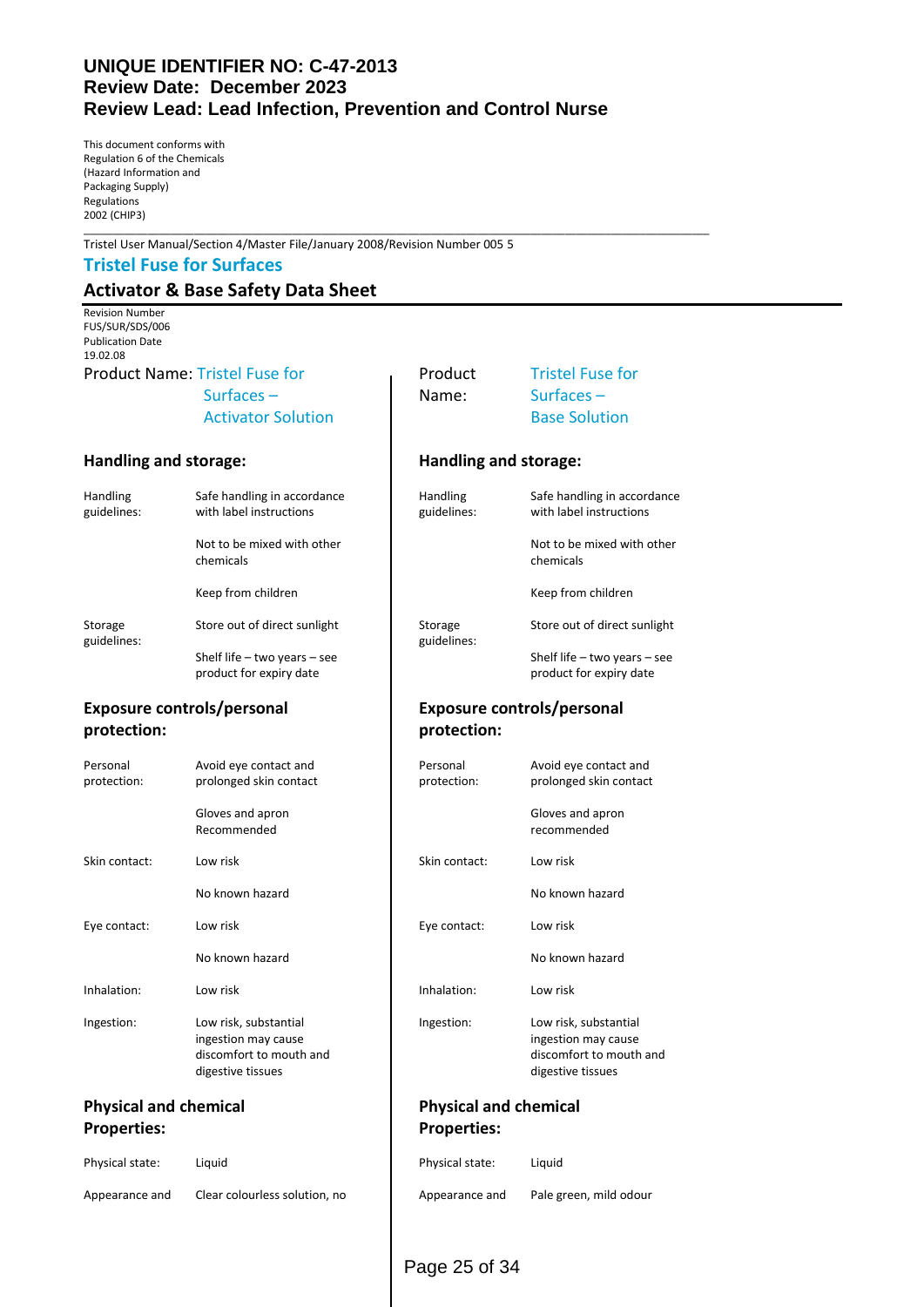| odour:                                                                                                                                                                               | odour                                                           | odour:            |                        |                     |
|--------------------------------------------------------------------------------------------------------------------------------------------------------------------------------------|-----------------------------------------------------------------|-------------------|------------------------|---------------------|
| Evaporation rate:                                                                                                                                                                    | As water                                                        | Evaporation rate: | As water               |                     |
| Boiling point: 100 degrees centigrade<br>This document conforms<br>with Regulation 6 of the<br>Chemicals (Hazard<br>Information and<br>Packaging Supply)<br>Regulations 2002 (CHIP2) |                                                                 | Boiling point:    | 100 degrees centigrade | <b>Tristel User</b> |
|                                                                                                                                                                                      | Manual/Section 4/Master File/January 2008/Revision Number 005 6 |                   |                        |                     |

#### **Tristel Fuse for Surfaces**

# **Activator & Base Safety Data Sheet**

\_\_\_\_\_\_\_\_\_\_\_\_\_\_\_\_\_\_\_\_\_\_\_\_\_\_\_\_\_\_\_\_\_\_\_\_\_\_\_\_\_\_\_\_\_\_\_\_\_\_\_\_\_\_\_\_\_\_\_\_\_\_\_\_\_\_\_\_\_\_ Revision Number FUS/SUR/SDS/006 Publication Date 19.02.08

#### **Product Name: Tristel Fuse for Product Tristel Fuse for**

#### **Physical and chemical Properties continued: Physical and chemical Properties continued:**

Freezing point: As water **Figure 2** As water **Freezing point:** As water

(by weight): (by weight):

Solubility in water Soluble Solubility in water Soluble (20 $^{\circ}$  C) (20 $^{\circ}$  C) (20 $^{\circ}$  C)

pH: 11.5 - 13 approximately pH: 1.5 – 3.5 approximately

Hazardous None under normal use Hazardous None under normal use decomposition decomposition decomposition products: products: products: products: products: products: products: products: products: products: products: products: products: products: products: products: products: products: products: products: products: products: pr

Chlorine donors and oxygen produced if heated Not compatible with alkaline substance and

#### **Toxicological information: Toxicological information:**

| Animal studies: | No known risks to skin<br>Exposure |
|-----------------|------------------------------------|
| Human studies:  | No known risks to skin             |

#### **Ecological information: Ecological information:**

No known adverse effects from normal use No known adverse effects from normal use

#### **Disposal considerations: Disposal considerations:**

# **Surfaces – Name: Surfaces – Activator Solution Base Solution**

% Volatile Not known % Volatile Not known

Specific gravity: 1.025 @ 20° C Specific gravity: 1.020 @ 20° C

#### **Stability and reactivity: Stability and reactivity:**

No decomposition if stored and used as directed No decomposition if stored and used as directed

chlorine donors

Acute oral LD50: >4000 mg/kg

Animal studies: No known risks to skin exposure exposure and the contract of the exposure exposure

> Human studies: No known risks to skin Exposure

Page 26 of 34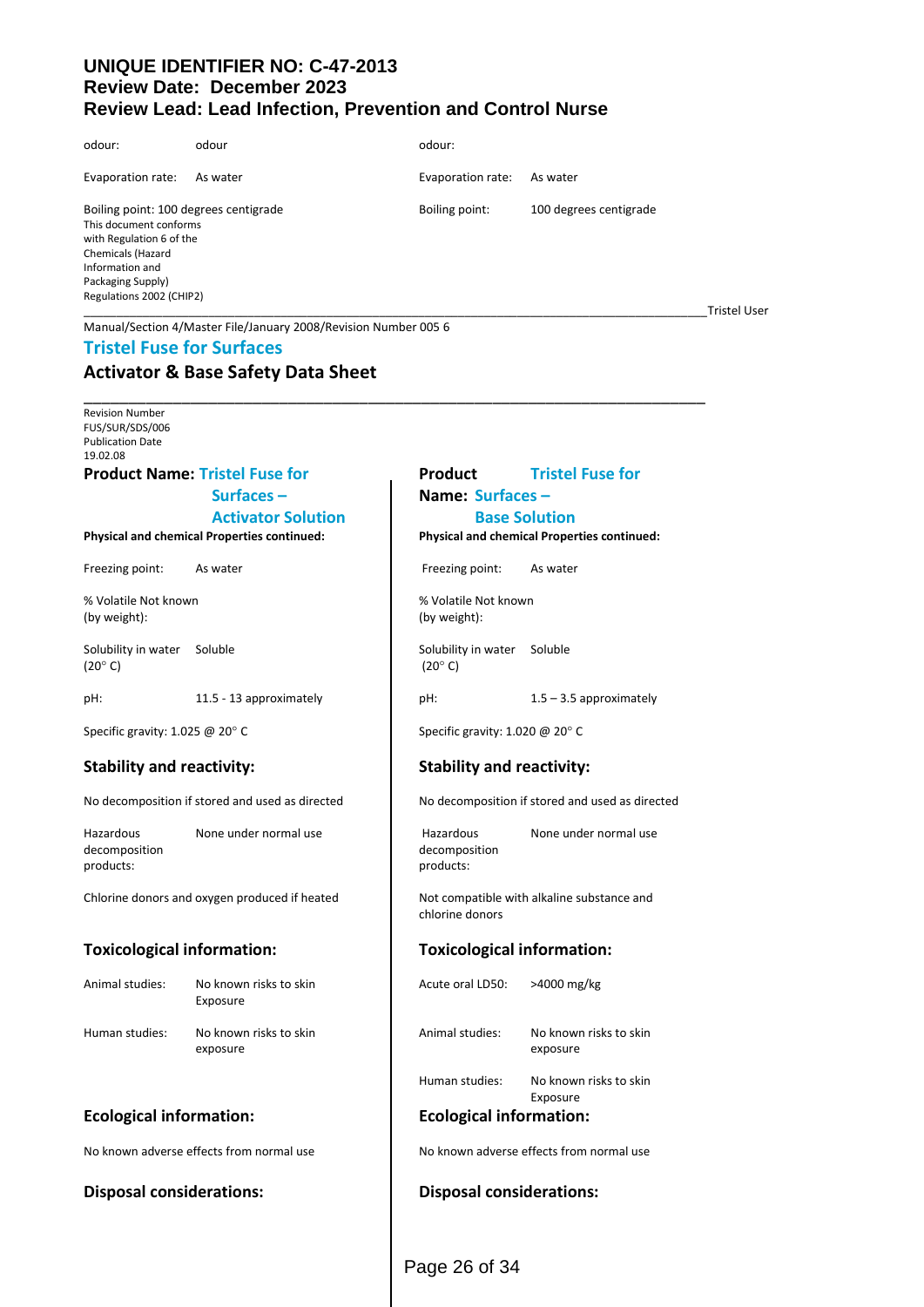| Packaging:                        | Can be disposed of as normal Packaging:<br>waste in accordance with<br>local authority regulations        |                            | Can be disposed of as |                                                                                                           |               |
|-----------------------------------|-----------------------------------------------------------------------------------------------------------|----------------------------|-----------------------|-----------------------------------------------------------------------------------------------------------|---------------|
|                                   |                                                                                                           |                            |                       | normal waste in accordance<br>with local authority<br>regulations                                         |               |
| Contaminated<br>packaging:        | May be disposed of safely<br>under normal conditions in<br>accordance with local<br>authority regulations | Contaminated<br>packaging: |                       | May be disposed of safely<br>under normal conditions in<br>accordance with local<br>authority regulations | This document |
| conforms with                     |                                                                                                           |                            |                       |                                                                                                           |               |
| Regulation 6 of the               |                                                                                                           |                            |                       |                                                                                                           |               |
| Chemicals (Hazard Information and |                                                                                                           |                            |                       |                                                                                                           |               |
| Packaging Supply)                 |                                                                                                           |                            |                       |                                                                                                           |               |

\_\_\_\_\_\_\_\_\_\_\_\_\_\_\_\_\_\_\_\_\_\_\_\_\_\_\_\_\_\_\_\_\_\_\_\_\_\_\_\_\_\_\_\_\_\_\_\_\_\_\_\_\_\_\_\_\_\_\_\_\_\_\_\_\_\_\_\_\_\_\_\_\_\_\_\_\_\_\_\_\_\_\_\_\_\_\_\_\_\_\_\_\_\_\_\_\_\_\_\_\_\_\_\_\_\_\_\_

Tristel User Manual/Section 4/Master File/January 2008/Revision Number 005 7

#### **Tristel Fuse for Surfaces**

# **Activator & Base Safety Data Sheet**

**\_\_\_\_\_\_\_\_\_\_\_\_\_\_\_\_\_\_\_\_\_\_\_\_\_\_\_\_\_\_\_\_\_\_\_\_\_\_\_\_\_\_\_\_\_\_\_\_\_\_\_\_\_\_\_\_\_\_\_\_\_\_** Revision Number FUS/SUR/SDS/006 Publication Date 19.02.08

Regulations 2002 (CHIP3)

# **Product Name: Tristel Fuse for Product Name:Tristel Fuse for**

#### **Disposal considerations continued: Disposal considerations continued:**

### **Regulatory information: Regulatory information:**

Not a licensed medicine Not a licensed medicine

#### **Other information: Other information:**

Safety phrases Safety phrases Safety phrases

(24/25) Avoid contact with skin and eyes (24/25) Avoid contact with skin and eyes

(50) Do not mix with other chemicals **Do not mix with other chemical** 

This document conforms with Regulation 6 of the Chemicals (Hazard Information and Packaging Supply)

# **Surfaces – Surfaces – Activator Solution Base Solution**

Product: Solution to be disposed of in Product: Solution to be disposed of accordance with spillage in accordance with spillage instructions as explained in instructions as explained in accidental release measures accidental release measures

#### **Transport information: Transport information:**

No special conditions apply, non hazardous No special conditions apply, non hazardous

(2) Keep out of reach of children (2) Keep out of reach of children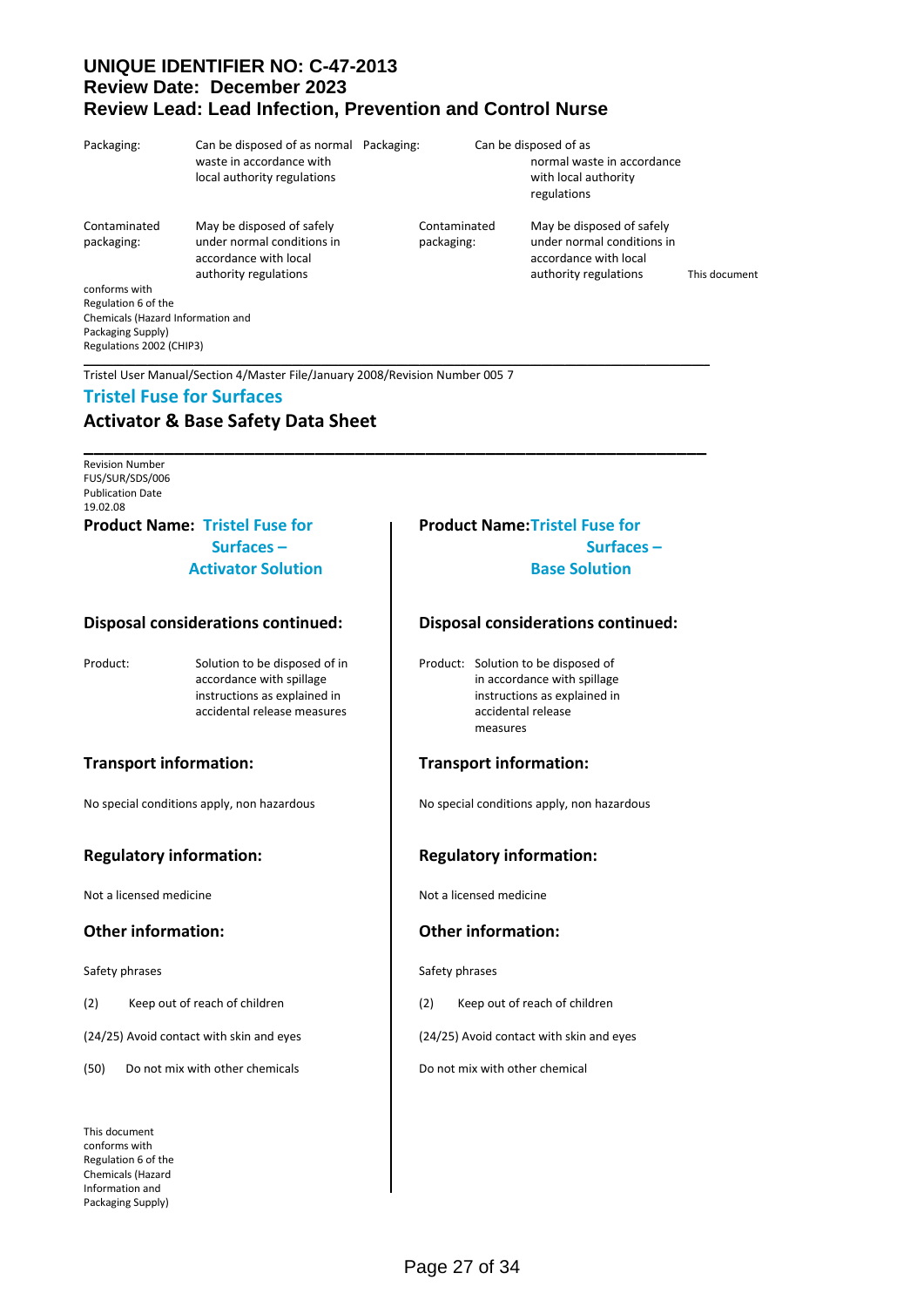\_\_\_\_\_\_\_\_\_\_\_\_\_\_\_\_\_\_\_\_\_\_\_\_\_\_\_\_\_\_\_\_\_\_\_\_\_\_\_\_\_\_\_\_\_\_\_\_\_\_\_\_\_\_\_\_\_\_\_\_\_\_\_\_\_\_\_\_\_\_\_\_\_\_\_\_\_\_\_\_\_\_\_\_\_\_\_\_\_\_\_\_\_\_\_

Regulations 2002 (CHIP3)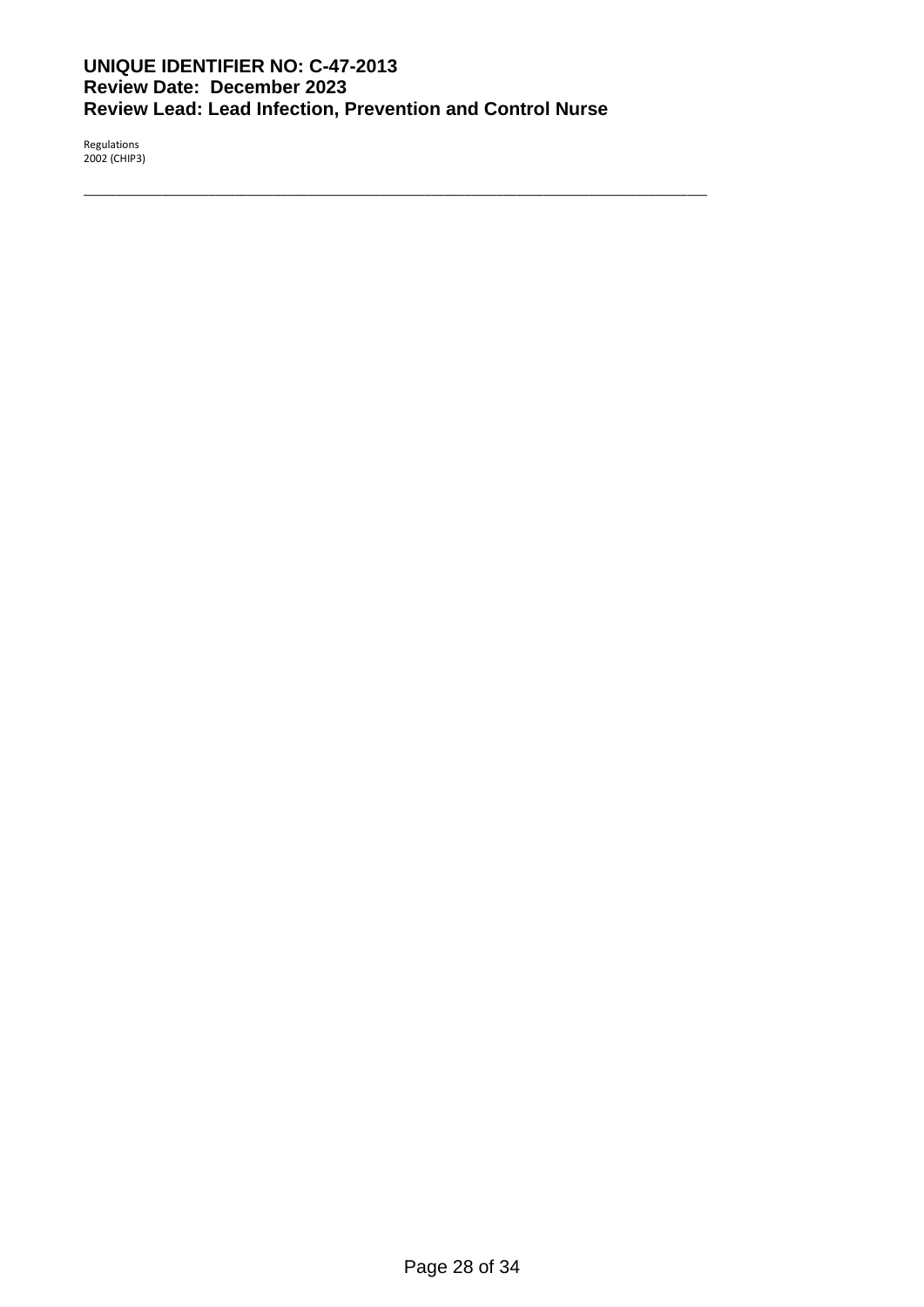# Cytotoxic Drug Spillage

It is essential that all staff working in areas which handle liquid or powdered cytotoxics are aware of the procedure. All cytotoxic spills should be dealt with immediately and a **clinical incident form completed.** 

The contents of the kit should be checked regularly to ensure everything as outlined below is enclosed.

### **The aim is to reduce risks of contamination and spread**.

# **THE SPILLAGE MUST BE CLEANED UP EFFECTIVELY AND ALL CONTAMINATION DISPOSED OF SAFELY**

# **SPILLAGE ONTO FLOORS, BENCHES ETC**

- 1. Isolate the area. Call for assistance and warn others around you. Do not leave the spill unguarded.
- 1. Women who are, or think they may be pregnant, must not attempt to clean up the spillage. Obtain help from another member of staff.
- 1. Obtain cytotoxic drug spillage kit these are located/available as follows:  $\Box\Box$ Aseptic Dispensing Unit (CRH & HRI) □□Wd12 & Wd7 Greenleigh unit (OPD) (HRI) □□Macmillan unit (CRH) Emergency cupboard (CRH) **Contents (Berner Cytotoxic Spill Kit)** 1 pair blue latex gloves 1 pair yellow over gloves 1 pair goggles 1 pair overshoes 1 gown 1 face mask 2 chemosorb pads 3 cleaning cloths 2 Waste bags/ties

## **Please note that sharps must not be picked up by hand**

- 1. Put on the protective clothing (plastic apron, disposable overshoes, double gloves, mask and safety goggles) **Powders:** Gently cover the spilled material with moistened paper towels (to avoid raising a dust). Pour on sufficient water to dissolve the powder, then treat as for a liquid below **Liquids** Cover the spillage with sufficient paper towels to absorb the liquid. Transfer paper towels to the heavy-duty clinical waste bag
- 1. Wash the affected surface with detergent and water, using paper towels, and dry to avoid leaving a slip hazard
- 1. Place **All** the waste including **ALL** items contained in the spillage kit and any other items that were used in the cleaning process, into the waste bag and seal. Place this bag inside the large bag marked 18-01-08
- 1. This bag must then be placed into a **hazardous** (**purple) liquid bin**

Wash hands thoroughly with soap and water

Complete an incident report form

Obtain replacement spillage kit from pharmacy (NB must be booked out on the pharmacy computer system)

For guidance on disposal of medicinal waste refer to Medicines Code Section 17 –

<http://nww.cht.nhs.uk/index.php?id=4848&cat=3>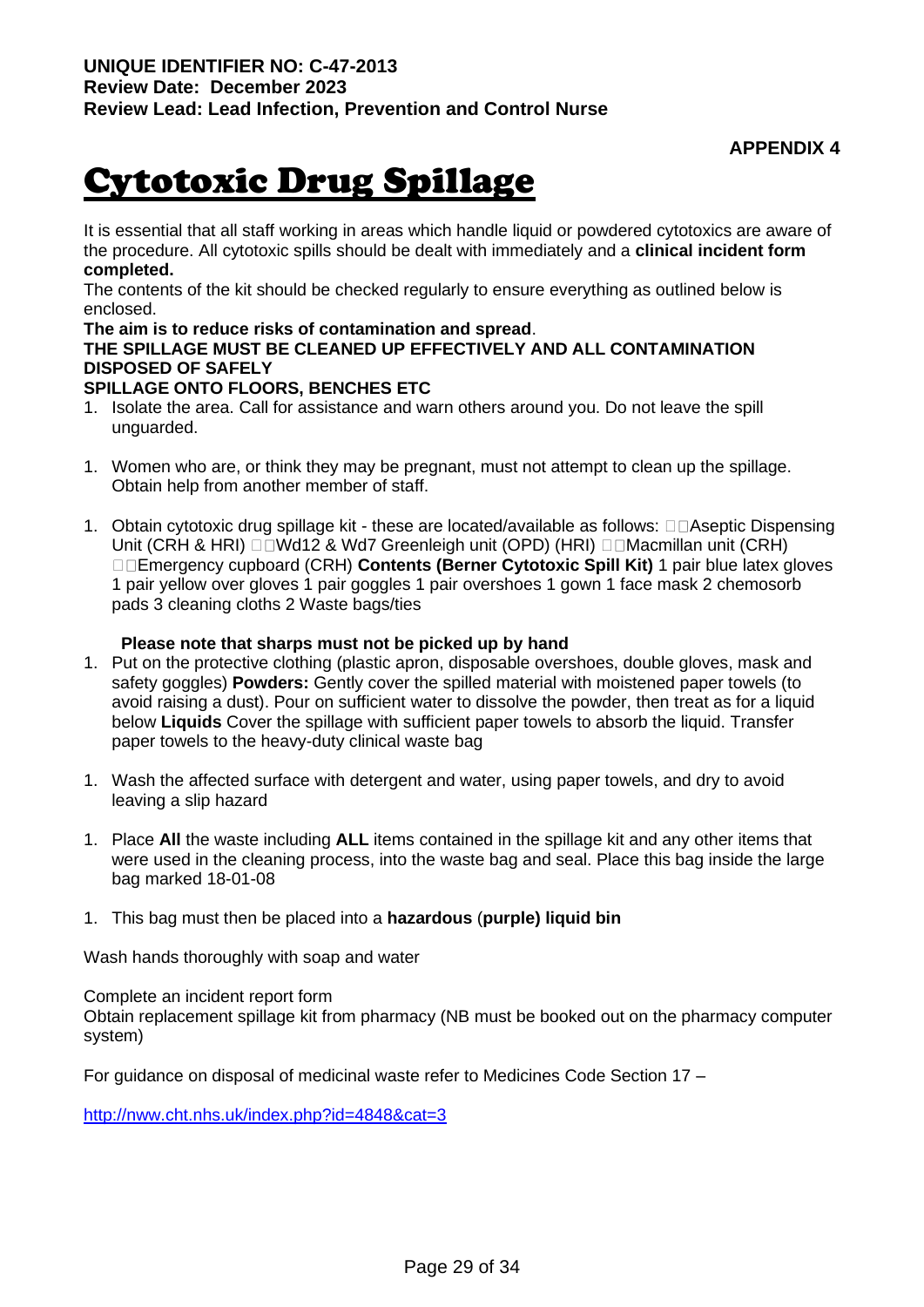# **Infection Prevention & Control Guidance** *APPENDIX 5* **on the use of respiratory and facial protection**

# **Introduction:**

In conjunction with the use of other personal protective equipment (PPE) i.e. aprons and gloves, this guidance supports Healthcare Workers (HCWs) in hospital or community settings to select and wear the appropriate respiratory and facial protection, to minimize the risk of respiratory infection acquisition in the workplace.

# **These guidelines may change following the PANDEMIC. Please check with the updated guidance available on the Trusts intranet page.**

# **Surgical face mask (FRSM):**

FRSM's provide a physical barrier to splashes and droplets that may contaminate the mucous membranes of a staff members' nose and mouth and respiratory tract. They do not provide protection against aerosolised particles. They are not designed to seal to the wearer's face, but should be worn moulded to the wearers nose, fitted snuggly under the chin and the strings fastened securely or the earloops fitted behind the ears without crossing/twisting the loops. They should be changed if they become damaged or contaminated with respiratory secretions, only worn once, or used sessionally as per national guidance during the Covid-19 pandemic, and discarded as infectious waste following use.

# **FFP3 Masks:**

A Filtered Face Piece (FFP3) mask is used to provide respiratory protection using filters. FFP3 masks offer the highest level of protection and are advised for specific infections and for aerosol generating procedures (AGP) for all respiratory infections.

# **Fit Test – LEGAL REQUIREMENT**

**Before using any FFP3 masks** (whether disposable or reusable), it must be verified that each user has a mask suitable for their face shape, they can put it on so that it leaves no gaps between the mask and their face for aerosols to pass though unfiltered. If the seal on the FFP3 mask is inadequate this mask **will** significantly reduce the level of protection it gives you. This exposure could lead to long-term health problems and potential life threatening infections.

This process is known as 'fit testing'. It is commonly achieved by a user putting an FFP3 mask on and then being challenged with a particulate spray of something sweet or bitter that they can taste, should it pass through the mask.

### **Pre-use wearer seal checks**

Following the initial fit test an additional 'fit check' is needed every time an FFP3 mask is worn to ensure a good fit is achieved. Refer to guides for disposable masks and reusables.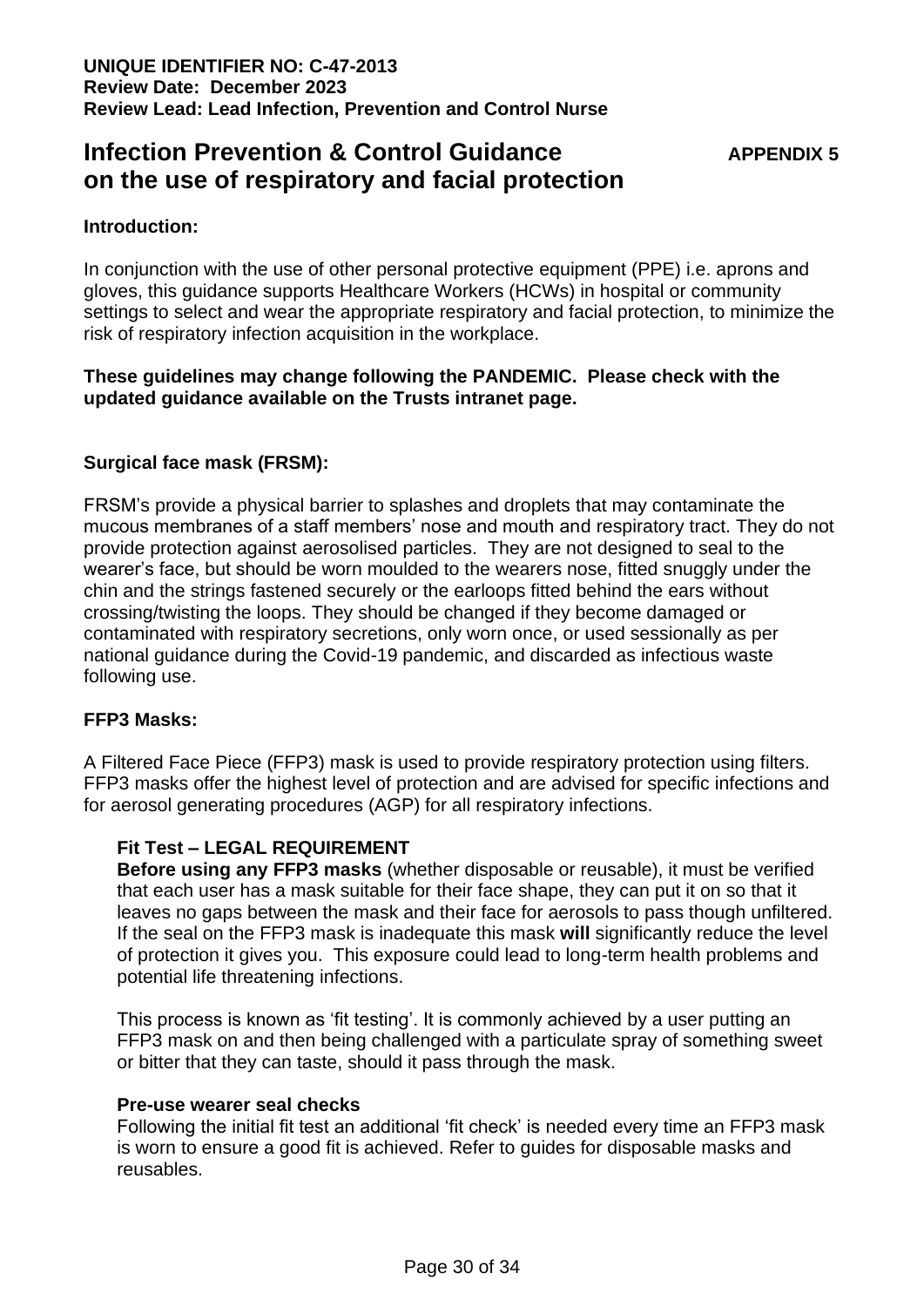It is the responsibility of all ward areas / departments to ensure all staff are fit tested for FFP3 masks, that this is recorded on the Trust medical devices database. Wards and departments need to ensure they know where to access FFP3 masks in case these are required as PPE for staff. In addition, a stock of FRSM's is to be made available.

The reusable masks require a quarterly inspection to ensure they remain fit for purpose. This inspection is to be recorded. These records are to be kept for 5 years from the date of the last entry. These records are also a **legal requirement**.

# **Refer to the chart on page 35 for guidance on mask choice.**

# **Positive Pressure Hood:**

These hoods have been distributed to designated areas e.g. A&E, ICU, Theatres, Acute Floor and the Respiratory ward at CRH. There are also some spare with the Clinical Commanders. These hoods provide respiratory protection through the use of positive pressure filtered air and are suitable for HCWs who have facial hair/cannot achieve an adequate seal with a tight fitting facepiece i.e. reusable FFP3 mask. Once a user has been shown the checks and fit of the hood this also needs to be recorded on the Trusts medical devices database.

# **Eye protection:**

An element of facial protection that is often forgotten, eye protection provides a barrier to potentially infectious droplets and splashes into the wearer's eyes and should always be worn when there is a risk of contamination to the eyes from respiratory secretions, blood, body fluids. Eye protection should always be worn by all those present in the room where AGP's are being undertaken.e.g. theatres or in an area where there are multiple patients with AGP systems in place (see page 35) e.g. ICU..regardless of the patients' infectious/non-infectious status. Eye protection may be a reusable or disposable visor or goggles. For reusable eye protection, appropriate decontamination between uses is required.

**Do's and Don'ts of Respiratory and Facial Protection** this includes any PPE worn during approved sessional use)

# **Do:**

- ✓ Perform hand hygiene before putting on any PPE (apron, mask, eye protection and gloves)
- $\checkmark$  Ensure the eye protection, FRSM or FFP3 mask is worn correctly, completely covering the eyes, nose and mouth and secured on to the face according to the manufacturer's instructions.
- $\checkmark$  Ensure the pre-use wearer-seal check (FIT CHECK) for an FFP3 mask or safety check for the hood is carried out. For Reusable FFP3's check the integrity of the straps, face seal and valves. For the hood check for cracks, damage and dirt and ensure the hoses are securely fastened. For all reusable devices, check the filters are in date (From opening & attaching to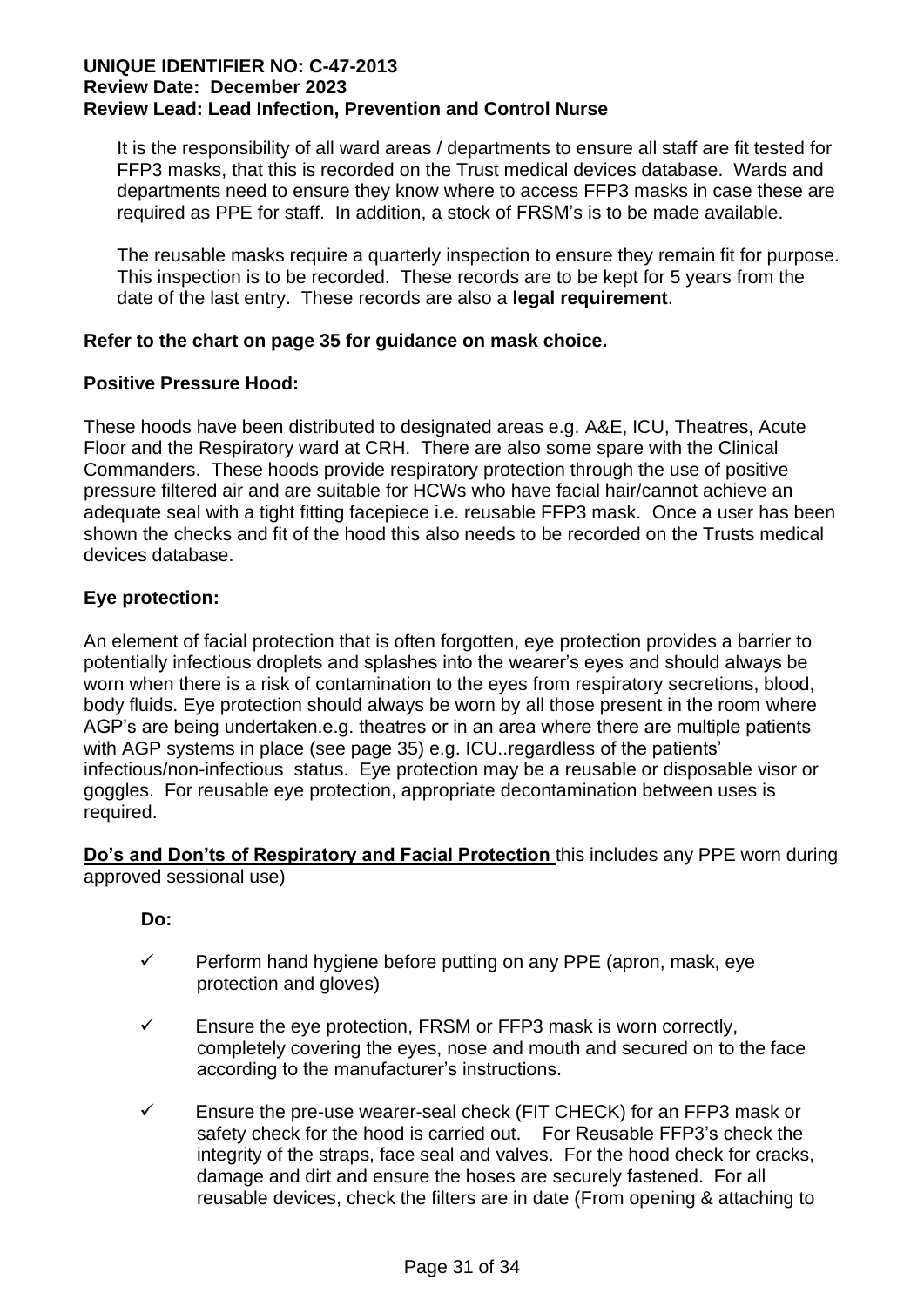the device: 1 month for Optrel Clearmaxx hood; 3 months for 3M FFP3's reusables, Scott Tornado hood and Drager hood; 6 months for Easiair hood).

- o Change the FRSM/FFP3mask if it becomes moist, wet or damaged.
- $\circ$  Disinfect reusable devices that become contaminated. Report damaged
	- devices to the area manager including hoods which should also be sent to
	- EBME
- o Ensure all PPE is removed at the end of a clinical procedure or task in the
	- correct order to minimize the risk of self-contamination:

# **Before leaving the room:**

Remove and dispose of gloves, apron. Decontaminate hands (MERS-CoV is an exception – see specific guide). **In all cases, leave respiratory protection on.**

# **After leaving the room:**

- If **disposable** FFP3 mask remove mask and dispose in clinical waste. Decontaminate hands.
- If a **reusable** device is used wearing clean apron and gloves gently wipe the device from clean to dirty using well wrung out Tristel soaked cloths or well wrung out detergent wipes (Tristel required for significant infections or contamination with blood/body fluids). Do not 'soak' or immerse as this may damage the device. Use several cloths – and at least a fresh cloth for each element of the clean below.

 **Reusable FFP3:** inside the mask (be careful not to dislodge the valves) > headband and straps > outside of the mask and filters (leave the filters insitu). **Hood:** Belt > motor > hose > inside the good > outside the hood. Specifically for the Easiair hood the tristel clean should be followed by a detergent clean.

- When dry, the device should be stored in clean, dry conditions away from direct sunlight, high temperatures or petroleum / solvent vapours.
	- $\checkmark$  Always decontaminate hands after removing PPE.

### **Do not:**

- **\*** Hang the surgical face mask or respirator down around the neck this may contaminate the front of your clothing
- Re-use eye protection, FRSMs, PPE or RPE **that are designated for single use**
- Assume corrective spectacles will protect the eyes fit for purpose goggles or visor are to be worn over spectacles
- **\*** Handle/reposition eye protection, FRSM or respirator once in the isolation room – your hands may be contaminated
- Continue to wear eye protection if it is visibly soiled and/or vision is impaired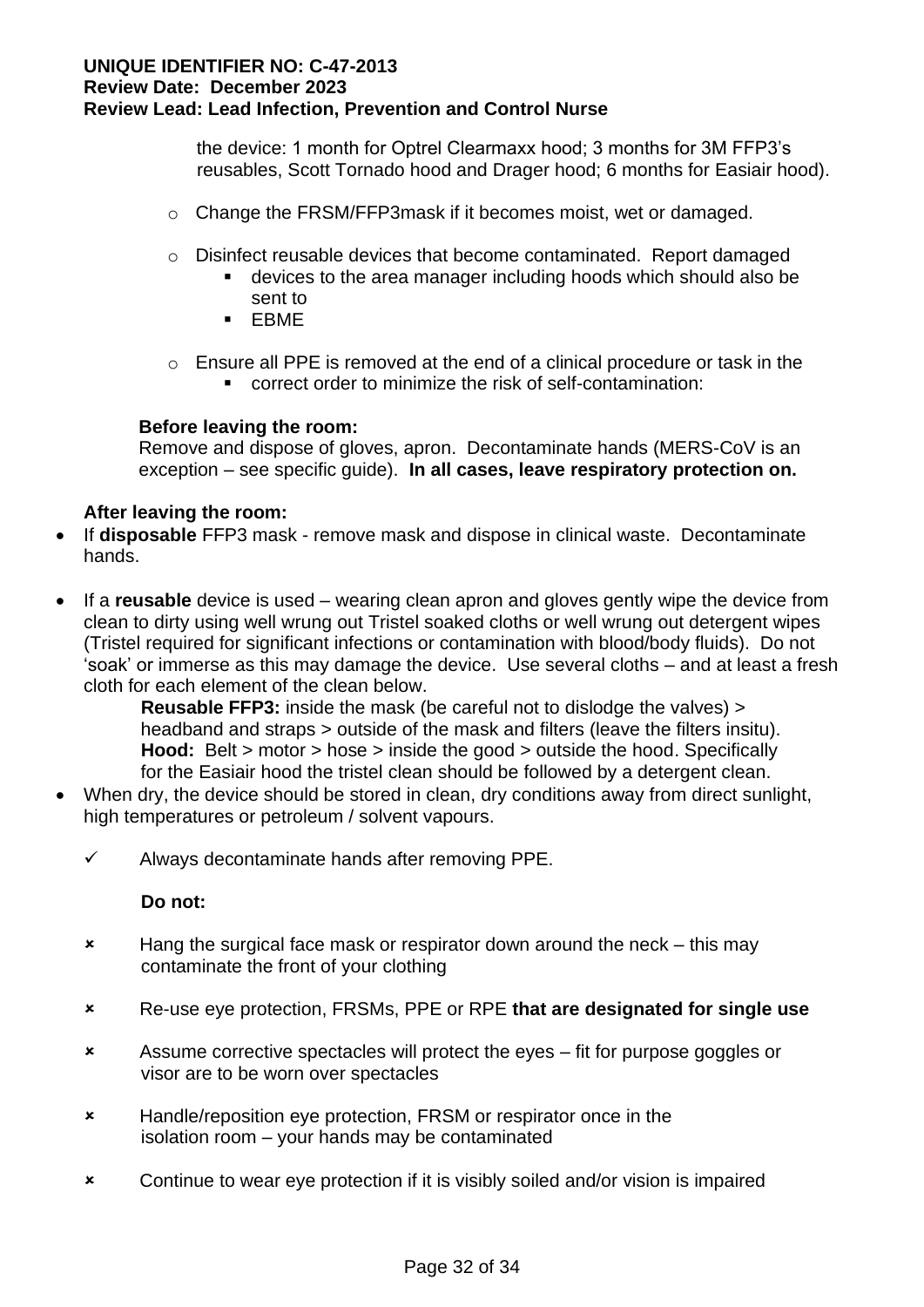\* Touch the front of the mask/hood with un-gloved hands as it will be contaminated after use